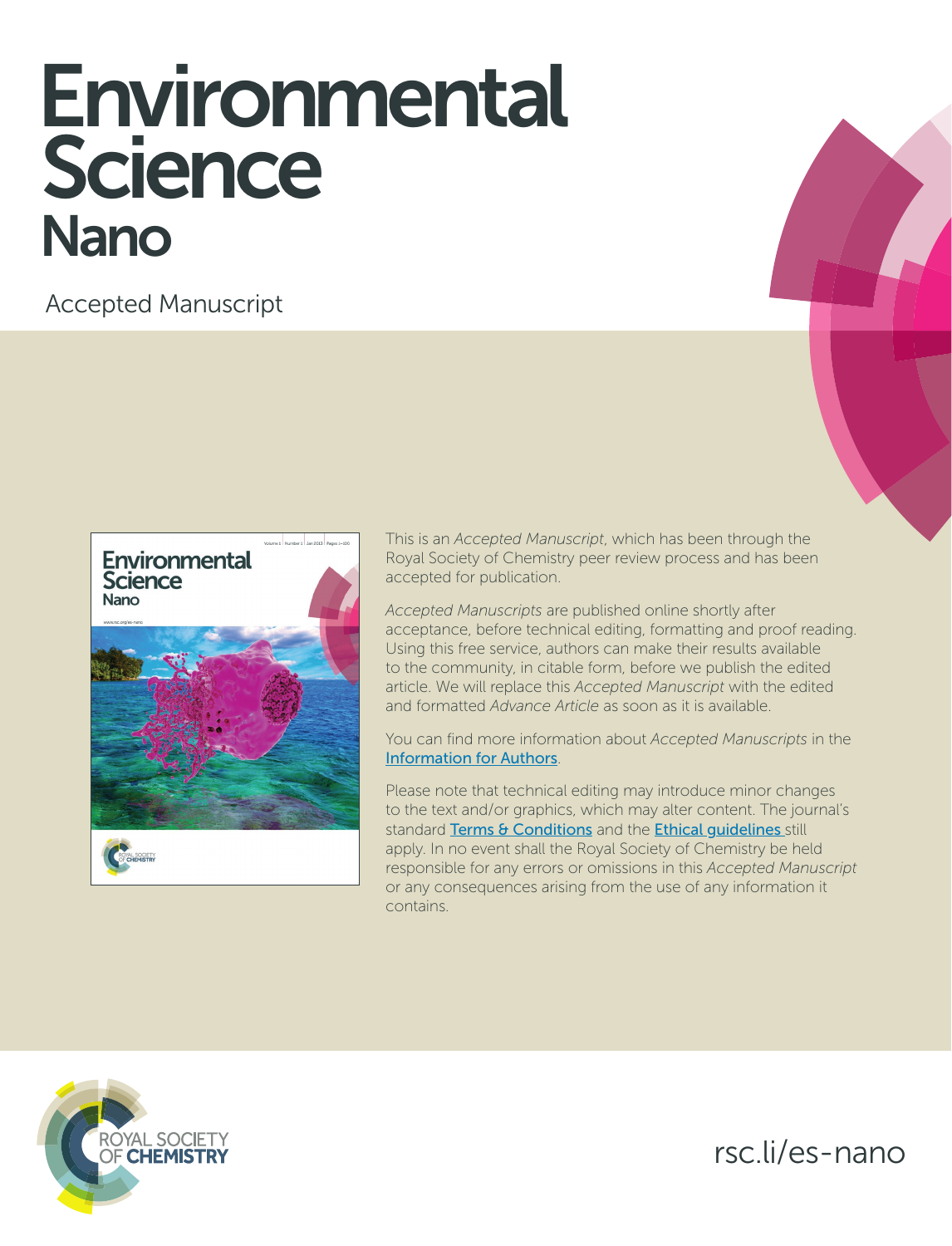## **Nano Impact Statement**

In this paper we present The Nanodatabase, which is a unique online database on European consumer products that are claimed to entail nanomaterials or are based on nanotechnology. The database is contumely updated with 10-25 products per week and provides a unique overview of which kinds of products and nanomaterials are being used. It furthermore maps potential exposure pathways and provide an initial safety evaluation of the products in The Nanodatabase. The information provided by The Nanodatabase provides key information needed to enable future exposure and risk assessment of nanomaterials used in consumer products.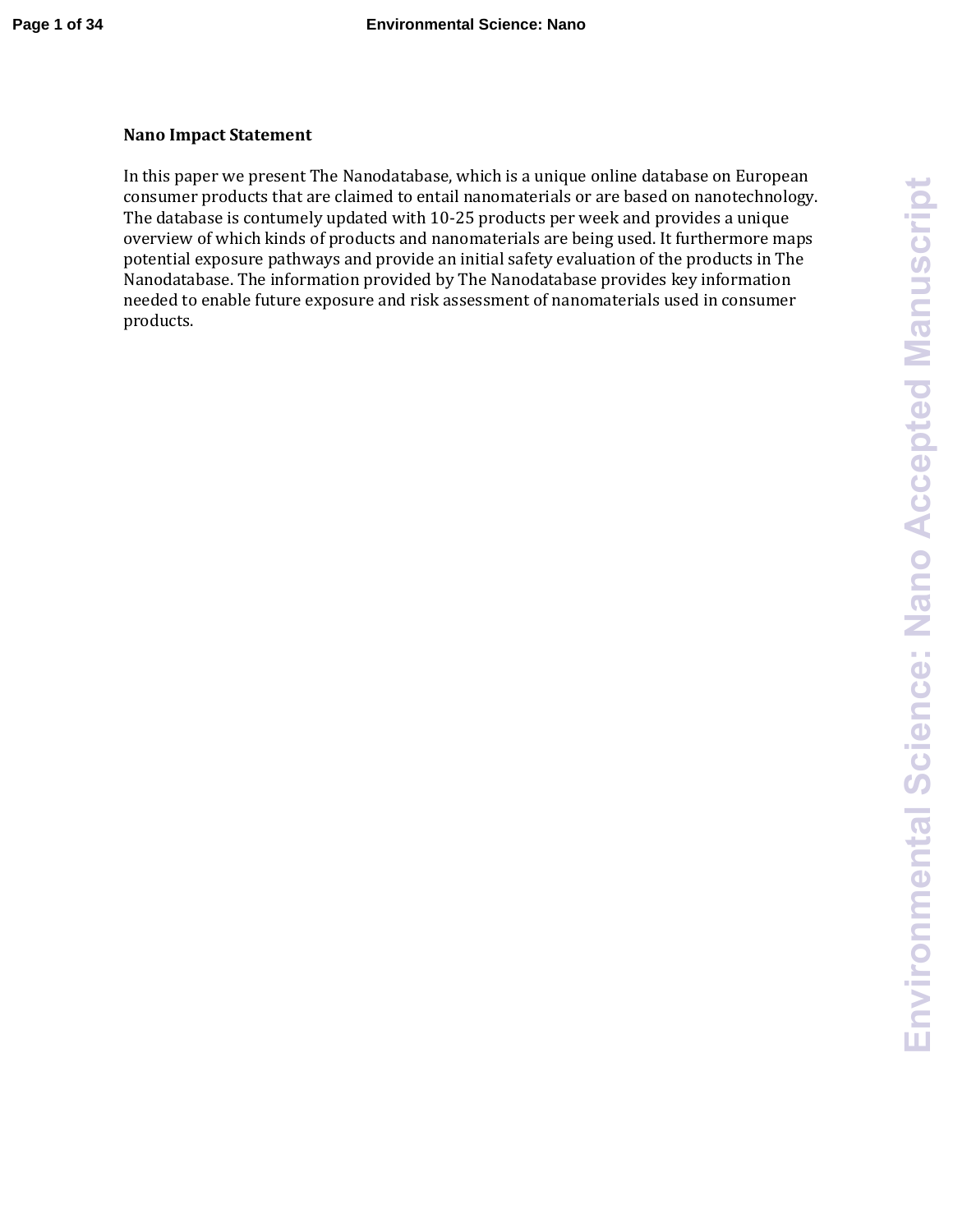# **Nanoproducts – What is Actually Available to European Consumers?**

Steffen Foss Hansen<sup>1,\*</sup>, Laura Roverskov Heggelund<sup>1</sup>, Pau Revilla Besora<sup>1</sup>, Aiga Mackevica<sup>1</sup>, Alessio Boldrin<sup>1</sup>, Anders Baun<sup>1</sup>

1) Department of Environmental Engineering, Technical University of Denmark, Kgs. Lyngby, DK‐ 2800, Denmark

\*) Corresponding author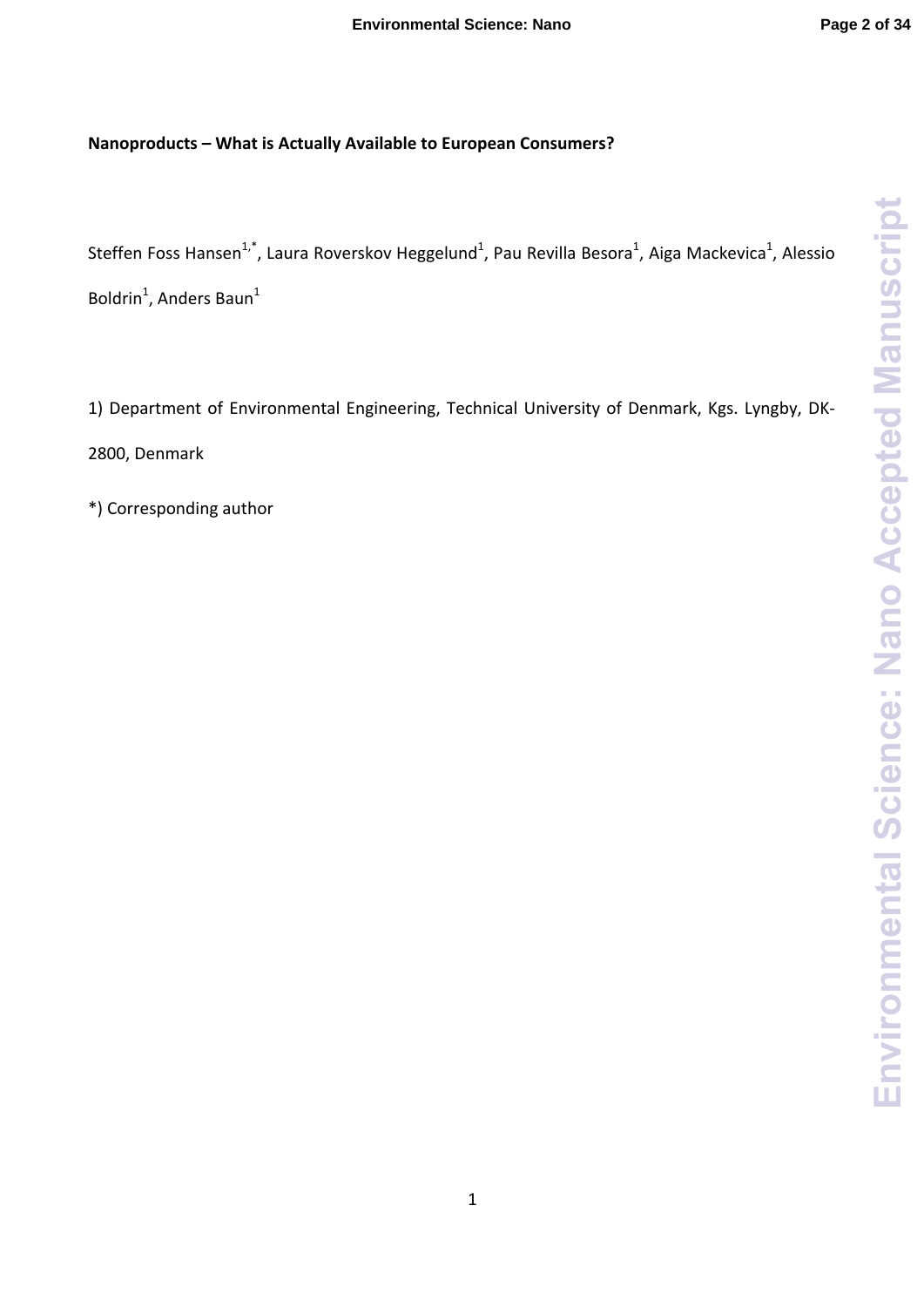# **Abstract**

It remains unclear which kinds of nanoproducts are available on the European market, although this information is a prerequisite for any kind of exposure and risk assessment. In order to address this lack of information, we have established The Nanodatabase (www.nanodb.dk), which is an online inventory of products claimed by manufacturers to contain nanomaterials (NMs) or be based on nanotechnology. The database currently entails 2,231 products. The database is unique and includes basic information about the product (name, NM used, location of NM, product category, etc.) as well as a safety evaluation of each individual product according to the NanoRiskCat‐framework. Our analysis of products that are currently present in the database shows that most products fall into "personal care" and "clothing" categories (≥ 300), followed by "sporting goods" and "cleaning" (>200). Silver and titanium dioxide are the most used NMs, but it is not possible to identify the NMs used for almost 60% of the products in the database. The data analysis shows that for most product categories the dominant route of exposure is dermal, and that the exposure potential as well as human and environmental hazard potential of most products is either "high" or "unknown". In order to address the current lack of reporting by manufacturers when it comes to nanoproducts, we recommend that it is made mandatory to disclose and report any nanomaterials used in a consumer product and it becomes illegal to advertise and market products as "nano" when they have no content of nanomaterials.

#### **1. Introduction**

The development of nanotechnology and nanomaterials has the potential to revolutionize all aspects of production and manufacturing of goods and services in Europe, as well as in the rest of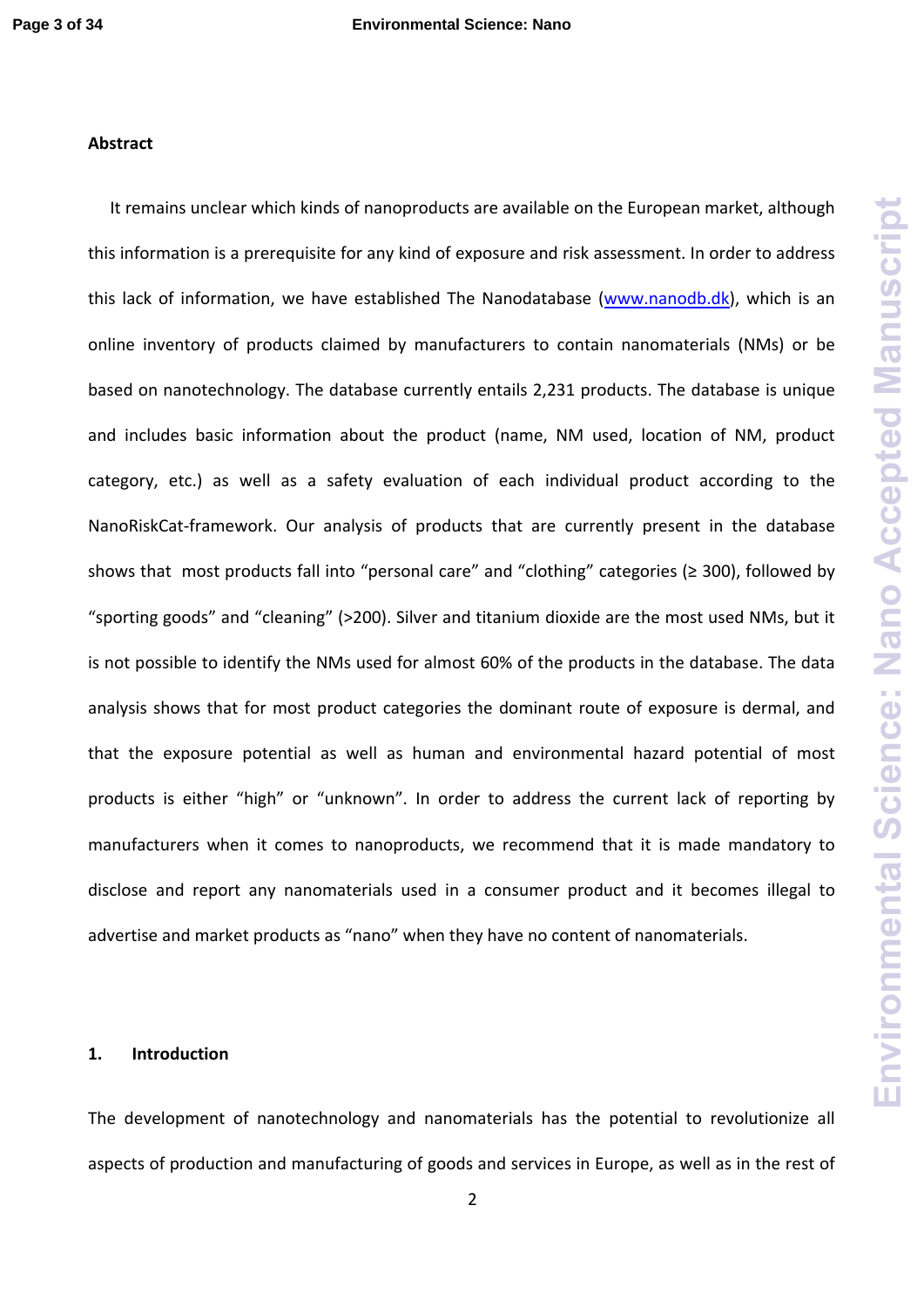**Environmental Science: Nano Accepted Manuscript Environmental Science: Nano Accepted Manuscript**

the world. When it comes to the application of nanotechnology and nanomaterials in consumer products, it is unclear what is actually on the European market and how the number and types of products have developed and changed over time. Very little information is also available with respect to what and how much consumers are exposed to, and when they are exposed. The general lack of data hampers qualitative and quantitative consumer exposure assessment of nanomaterials.

A number of inventories containing information about nanomaterials and nanoproducts do exist, such as the Consumer Product Inventory (CPI) of the Project of Emerging Nanotechnologies (PEN), the Nanoproduktdatenbank maintained by the Bund für Umwelt und Naturschutz Deutschland (BUND) and the inventory established by the European Association for the Coordination of Consumer Representation in Standardisation (ANEC)/The European Consumer Organisation (BEUC) containing products available on the EU market claiming to contain nanosilver particles**.** The inventory by the PEN, which was the first of its kind, arguably tends to have a focus on North American market and has only been updated about once a year since it originally launched in 2006<sup>1,2</sup>. The BUND datenbank is mainly focused on products available on the German market and is only available in German, whereas the ANEC/BEUC focusses specifically on products with nanosilver and has not been updated since  $2013^{3,4}$ .

According to the cosmetics regulation in the EU, the European Commission is required to publish a catalogue of nanomaterials used in cosmetic products on the European market, but the publication has been delayed due to "anomalities" in the notifications by the industry<sup>5</sup>. Recently, the European Commission decided against the establishment of an EU‐wide nanomaterial register, as it was not perceived as an appropriate way to provide information to consumers on nanomaterials and that full coverage of all nanomaterials and mixtures would be difficult to

3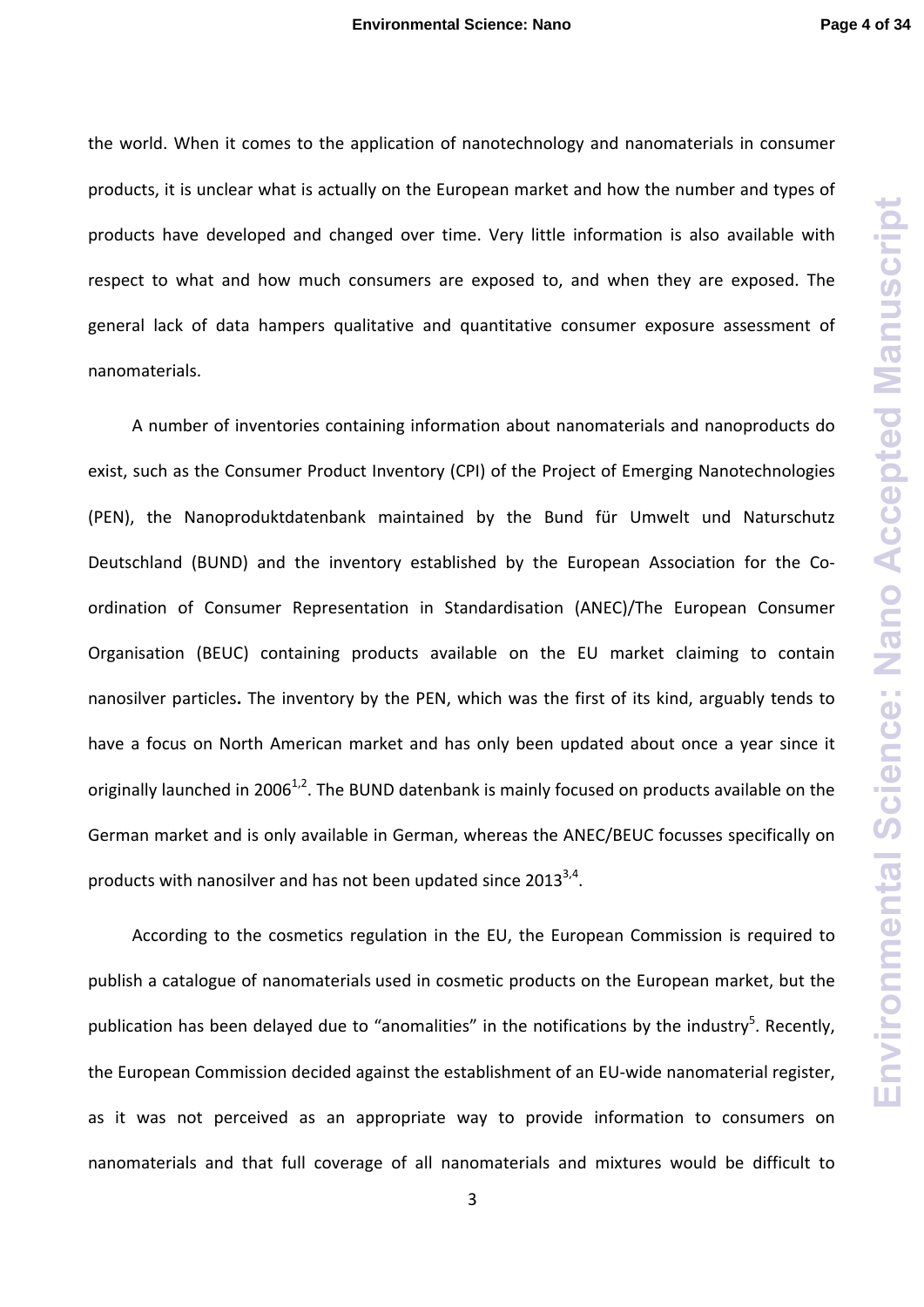#### **Page 5 of 34 Environmental Science: Nano**

achieve<sup>6</sup>. Conversely, Belgian, Danish and French governments have proposed and established their own nanomaterial/product inventories, but the gathered information is only made publically available in an overview and summary format and has generally been considered not to *"…add much more to what it could be already known by an informed audience"*<sup>7</sup> .

Collectively, all the above‐mentioned inventories have a number of limitations. First of all, they are not being continuously updated, meaning that months or even years may pass before the provided information is checked and updated. Secondly, the inventories contain a large number of 'dead' products, i.e. products that are no longer on the market. Thirdly, some of the inventories are not available to the public, thereby preventing consumers from easy access to information regarding products they buy. None of the inventories provide analysis tools that would enable researchers and others to do their own independent analysis of the data and information. Finally, the inventories do not contain any health and safety information, so the provided information has only a limited use. A comparative analysis of the different databases and inventories is provided in Table 1.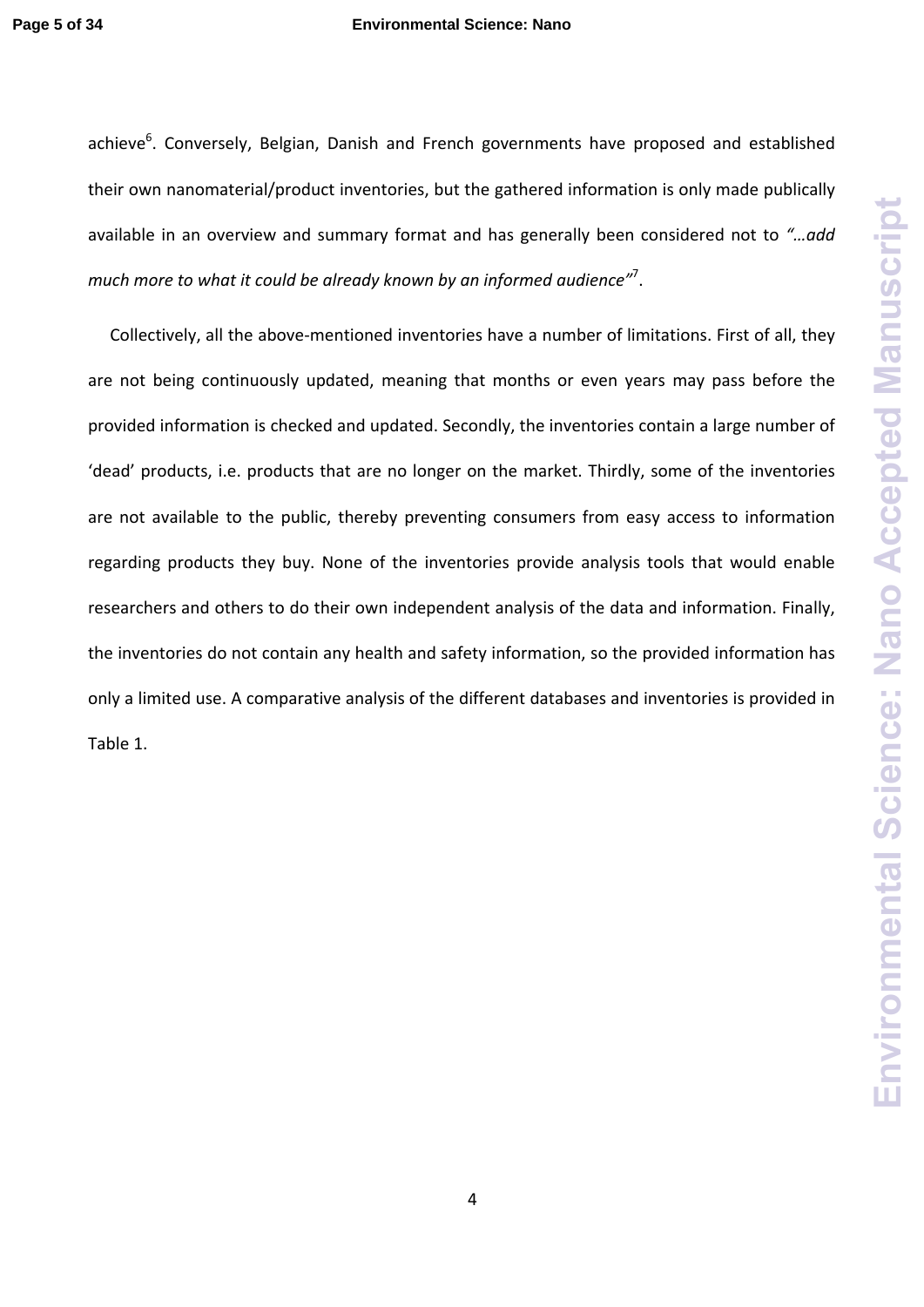| Name                                    | Est. | Scope                                                                                                           | Update    | <b>Sources</b>                                                   | <b>Limitations</b>                                                                                         | <b>Strengths</b>                                                                                                                                                   | Reference |
|-----------------------------------------|------|-----------------------------------------------------------------------------------------------------------------|-----------|------------------------------------------------------------------|------------------------------------------------------------------------------------------------------------|--------------------------------------------------------------------------------------------------------------------------------------------------------------------|-----------|
|                                         |      |                                                                                                                 | frequency |                                                                  |                                                                                                            |                                                                                                                                                                    |           |
| The Nanodatabase                        | 2012 | 1) Products claimed<br>to contain NMs or be<br>based on NT<br>2) Products available<br>to European<br>consumers | Daily     | 1) Online search<br>2) Reporting by users                        | 1) Based on claims<br>2) Specifically<br>focused on EU                                                     | 1) Updated daily<br>2) Possible for users<br>to do their own<br>analysis<br>3) Includes hazard<br>potential evaluation<br>(NanoRiskCat)<br>4) Publically available | 8, 9      |
| <b>CPI</b>                              | 2006 | 1) Products claimed<br>to contain NMs or be<br>based on NT<br>2) Products available<br>globally                 | Annually  | 1) Online search<br>2) Reporting by users                        | 1) Based on claims<br>2) Only updated<br>periodically<br>3) Tends to have a<br>focus on American<br>market | 1) Evaluation of<br>claims in regard to<br>credibility<br>2) Publically available                                                                                  | 2, 10, 11 |
| ANEC/BEUC                               | 2010 | 1) Products claimed<br>to contain nanosilver<br>2) Products available<br>to European<br>consumers               | Unclear   | 1) Online search<br>2) Reporting by users                        | Not updated since<br>2013                                                                                  | 1) Publically available 1, 11                                                                                                                                      |           |
| <b>CSF Nanotechnology</b><br>in Food    | 2015 | 1) Food-products<br>claimed to contain<br><b>NMs</b>                                                            | Unclear   | Other nanodatabases 1) Based on other<br>e.g The<br>Nanodatabase | databases                                                                                                  | 1) Publically available 12                                                                                                                                         |           |
| <b>Bund</b><br>Nanoproduktdatenb<br>ank | 2010 | 1) Products claimed<br>to contain NMs or be<br>based on NT<br>2) Products available<br>in Germany               | Unclear   | 1) Online search<br>2) Reporting by users                        | 1) Only available in<br>German<br>2) Tends to have a<br>focus on German<br>market                          | 1) Publically available 11, 13                                                                                                                                     |           |

|  |  | Table 1 – Overview of scope, update frequency, sources, limitations and strengths of different databases and inventories |  |
|--|--|--------------------------------------------------------------------------------------------------------------------------|--|
|  |  |                                                                                                                          |  |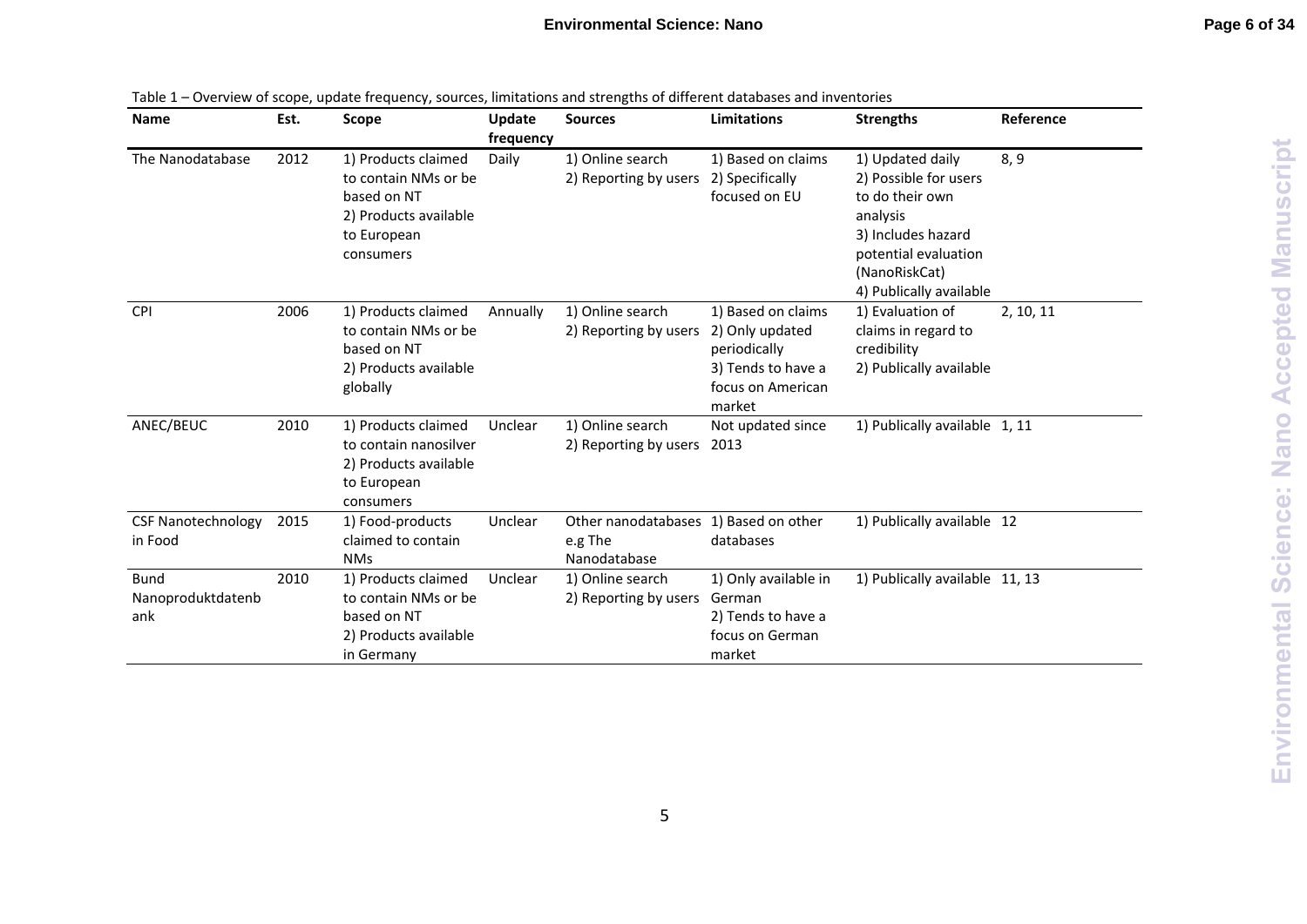# **Environmental Science: Nano**

| Name                           | Est. | <b>Scope</b>                                  | Update<br>frequency | <b>Sources</b>                                                                               | <b>Limitations</b>                                                                                                                                                                                                                                                                                                                                                                                                                                                                                                                                                                                                                                                                      | <b>Strengths</b>                              | Reference |
|--------------------------------|------|-----------------------------------------------|---------------------|----------------------------------------------------------------------------------------------|-----------------------------------------------------------------------------------------------------------------------------------------------------------------------------------------------------------------------------------------------------------------------------------------------------------------------------------------------------------------------------------------------------------------------------------------------------------------------------------------------------------------------------------------------------------------------------------------------------------------------------------------------------------------------------------------|-----------------------------------------------|-----------|
| Danish nanoproduct<br>registry | 2014 | Nanoproducts<br>available in Denmark          | Annually            | Producers and<br>importers to report<br>products containing<br>or releasing<br>nanomaterials | 1) Numerous<br>exemptions include<br>food contact<br>materials, cosmetics,<br>mixtures, printed<br>articles (newspapers<br>or labels), textiles<br>containing NMs in<br>the colours or dyes;<br>paints, wood<br>preservatives, glues<br>and fillers, that<br>contain nanoscale<br>pigments used solely<br>as colourants, rubber<br>articles that contain<br>nano carbon black or<br>silicon dioxide and<br>articles containing a)<br>unintentionally<br>produced NMs, b)<br>"fixed" NMs<br>2) Information about<br>concentration of the<br>nanomaterial in the<br>product, particle size<br>distribution and<br>specific surface area<br>is voluntary<br>3) Not publically<br>available | 1) Reporting<br>mandatory by<br>manufacturers | 7, 14     |
| Belgian NM registry            | 2016 | Substance<br>manufactured at the<br>nanoscale | Annually            | Producers of at least<br>100 grams<br>nanoparticles per<br>year                              | 1) Not publically<br>available<br>2) Exemptions<br>include e.g. cosmetic                                                                                                                                                                                                                                                                                                                                                                                                                                                                                                                                                                                                                | 1) Reporting<br>mandatory by<br>manufacturers | 7, 15, 16 |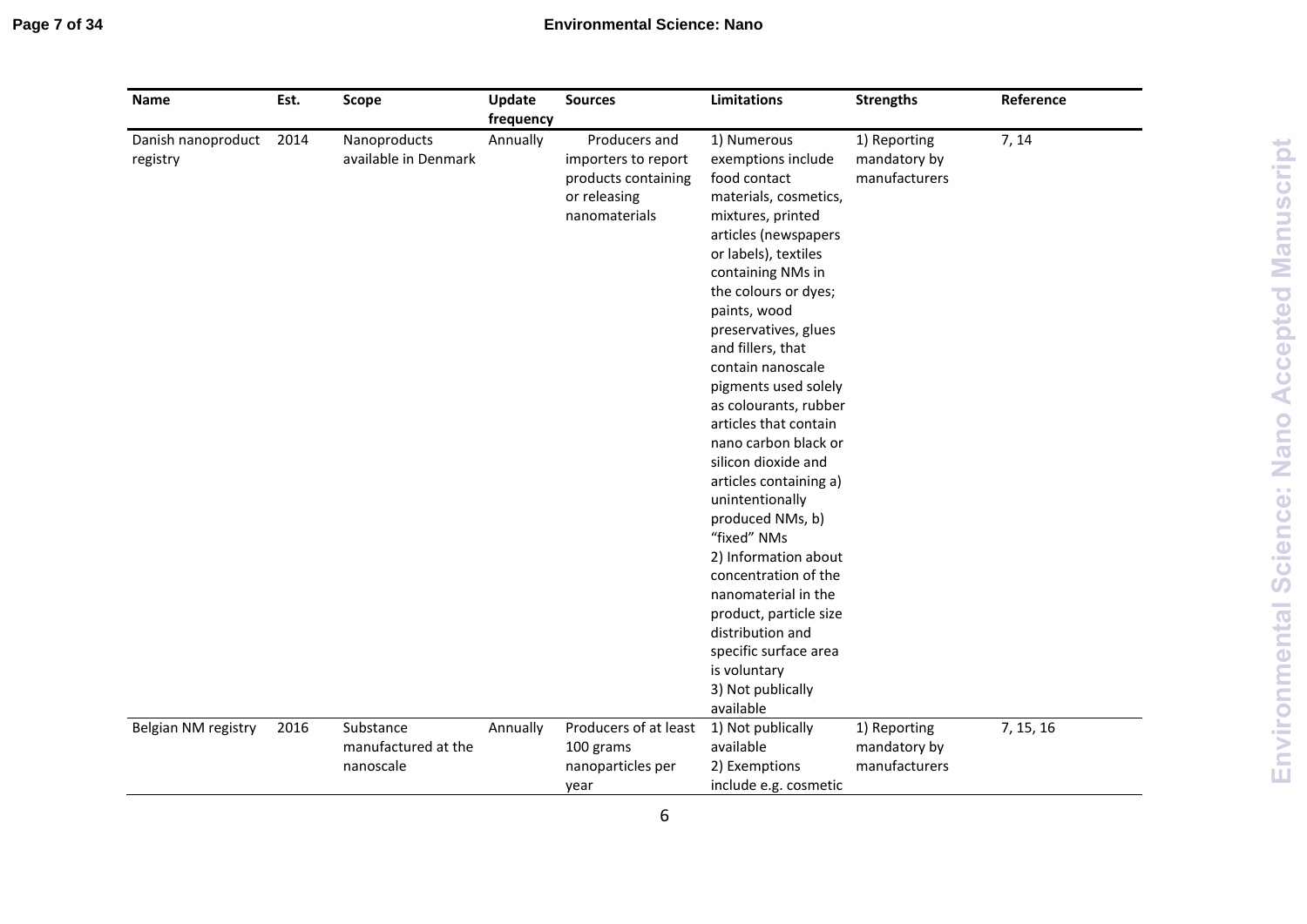Environmental Science: Nano Accepted Manuscript **Environmental Science: Nano Accepted Manuscript**

| <b>Name</b>                                 | Est. | Scope                                         | <b>Update</b><br>frequency | <b>Sources</b>                                                                             | <b>Limitations</b>                                                                                               | <b>Strengths</b>                              | Reference |
|---------------------------------------------|------|-----------------------------------------------|----------------------------|--------------------------------------------------------------------------------------------|------------------------------------------------------------------------------------------------------------------|-----------------------------------------------|-----------|
|                                             |      |                                               |                            |                                                                                            | products, biocides<br>and treated articles,<br>pigments, etc.                                                    |                                               |           |
| French NM<br>compulsory reporting<br>scheme | 2013 | Substance<br>manufactured at the<br>nanoscale | Annually                   | Producers, importers<br>or distributers at<br>least 100 grams<br>nanoparticles per<br>year | 1) Limited<br>information made<br>publically available<br>e.g.chemical name<br>and the uses of the<br><b>NMs</b> | 1) Reporting<br>mandatory by<br>manufacturers | 7, 17     |

7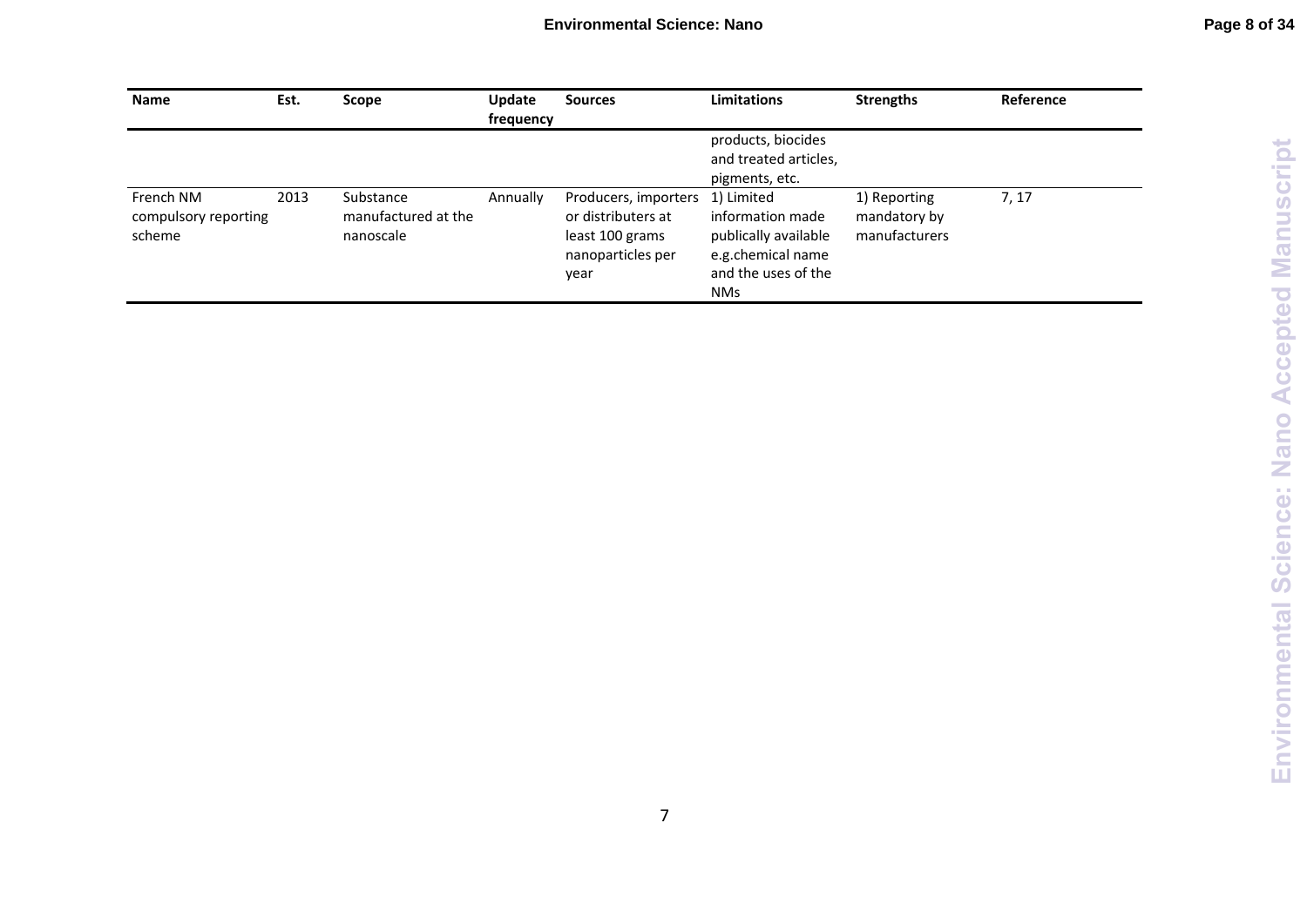In order to address these limitations, we established The Nanodatabase (www.nanodb.dk) in 2012. The Nanodatabase is an online inventory of products claimed by manufacturers or others (e.g. retailers, product reviews) to contain nanomaterials (NMs) in Europe. Along with a description of the product, the Nanodatabase provides the available exposure/hazard information. To broaden its usefulness, the Nanodatabase is equipped with different analytical tools, allowing the user to sort and extract data in different ways.

The objective of this paper is two-fold. The first objective is to describe the general structure of The Nanodatabase, to illustrate its functioning and to explain how data is collected. The second objective is to present the findings of our analysis of the products currently in The Nanodatabase when it comes to i) the development of commercialization of nanoproducts in the EU since 2012, ii) distribution of nanoproducts and nanomaterials across various product categories and iii) distribution of products according to their potential route of exposure and nanomaterial exposure and hazard potential. In the following, the methodology used to identify products to include in The Nanodatabase will be presented along with the methodology used to collect data and information about each individual product. In the second part of the paper, the findings from our analysis of the products currently listed in The Nanodatabase will be presented and discussed. Finally, we will highlight the limitations of our work and provide a set of recommendations on how they can be overcome in the future.

### **2. Methodology**

## **2.1. Product identification**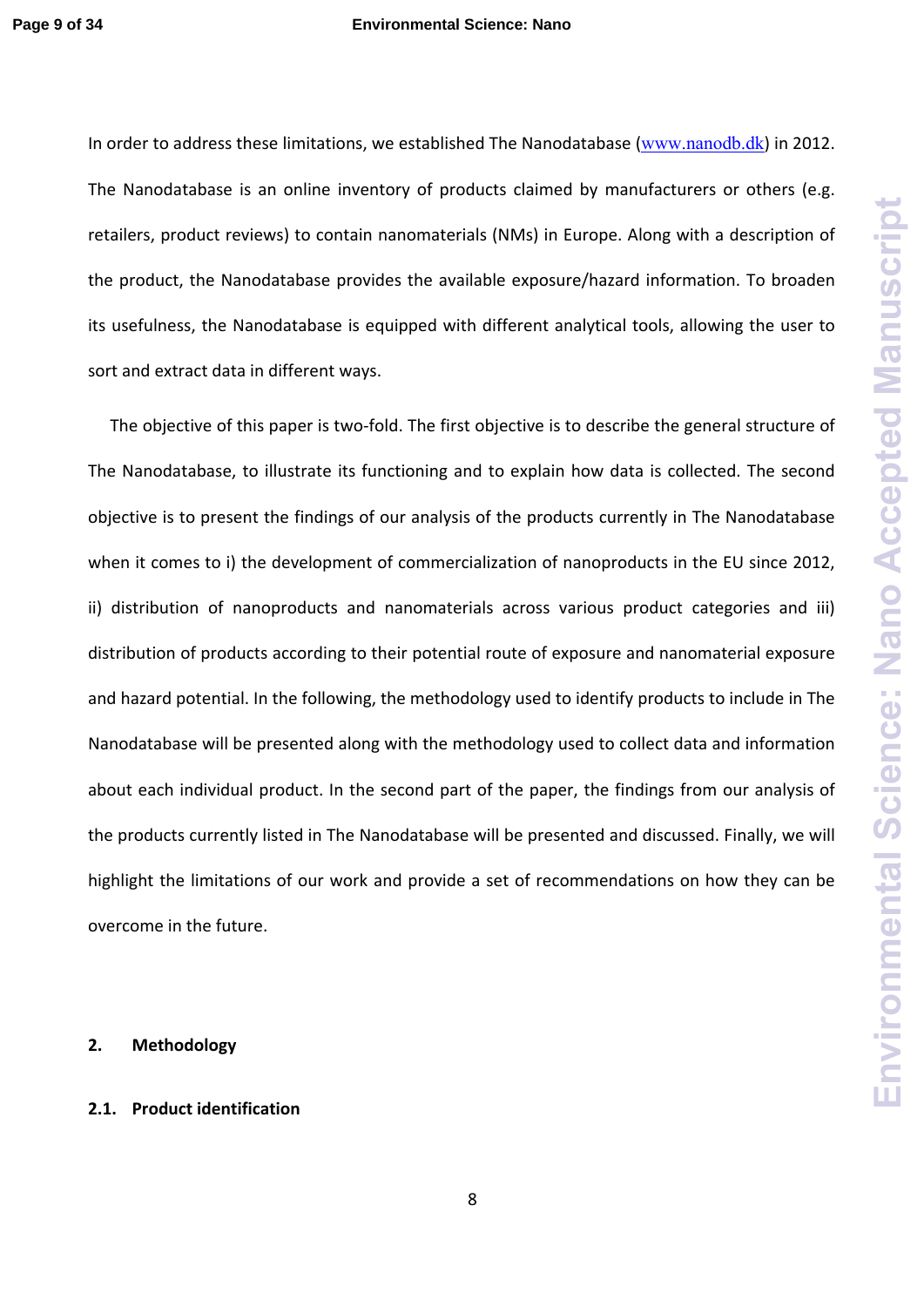In order to identify products to include in The Nanodatabase in 2012, we first trawled the existing databases including the PEN inventory (now CPI), the BUND database, BEUC and Nanotech-data.com. Criteria for including products in our inventory were: 1) there is a "nanoclaim" and the presence of "nano" or nanomaterials is explicitly mentioned in the product description and 2) the products can be purchased by EU consumers in retail or via online shopping. Since 2012, we have continued to identify new products and added these to The Nanodatabase by searching on-line webshops as well as following up on hints from the users of The Nanodatabase.

#### **2.2. Collecting information about nanoproducts**

For individual products fulfilling the above mentioned criteria and entered in the database, we collected a series of information and data on the product (i.e. the year of production, the type of product, the type of nanomaterial, the country of origin, the country of production, the manufacturer), along with the manufacturer's description, an image of the product, and (when available) a link to an external website where the product was originally found. The product types or categories and subcategories e.g. "Health and Fitness", "Home and Garden" and "Sporting good" were adopted from the CPI in order to allow for transatlantic comparison between the CPI and The Nanodatabase. Based on the collected information and data, we then derived information about the potential exposure pathway (i.e. dermal, inhalation, oral), the location of the nanomaterial in the matrix, and the likely waste material fraction where the product could end up at its end‐of‐life (EOL). With respect to nanostructure, products were classified according to the methodology proposed and applied by Hansen et al.<sup>18, 19</sup>, where nanomaterials are categorized according to whether the "nanoelement" is located in the bulk or on the surface of a given product or whether it consists of a) surface bound nanoparticles, b) nanoparticles suspended in a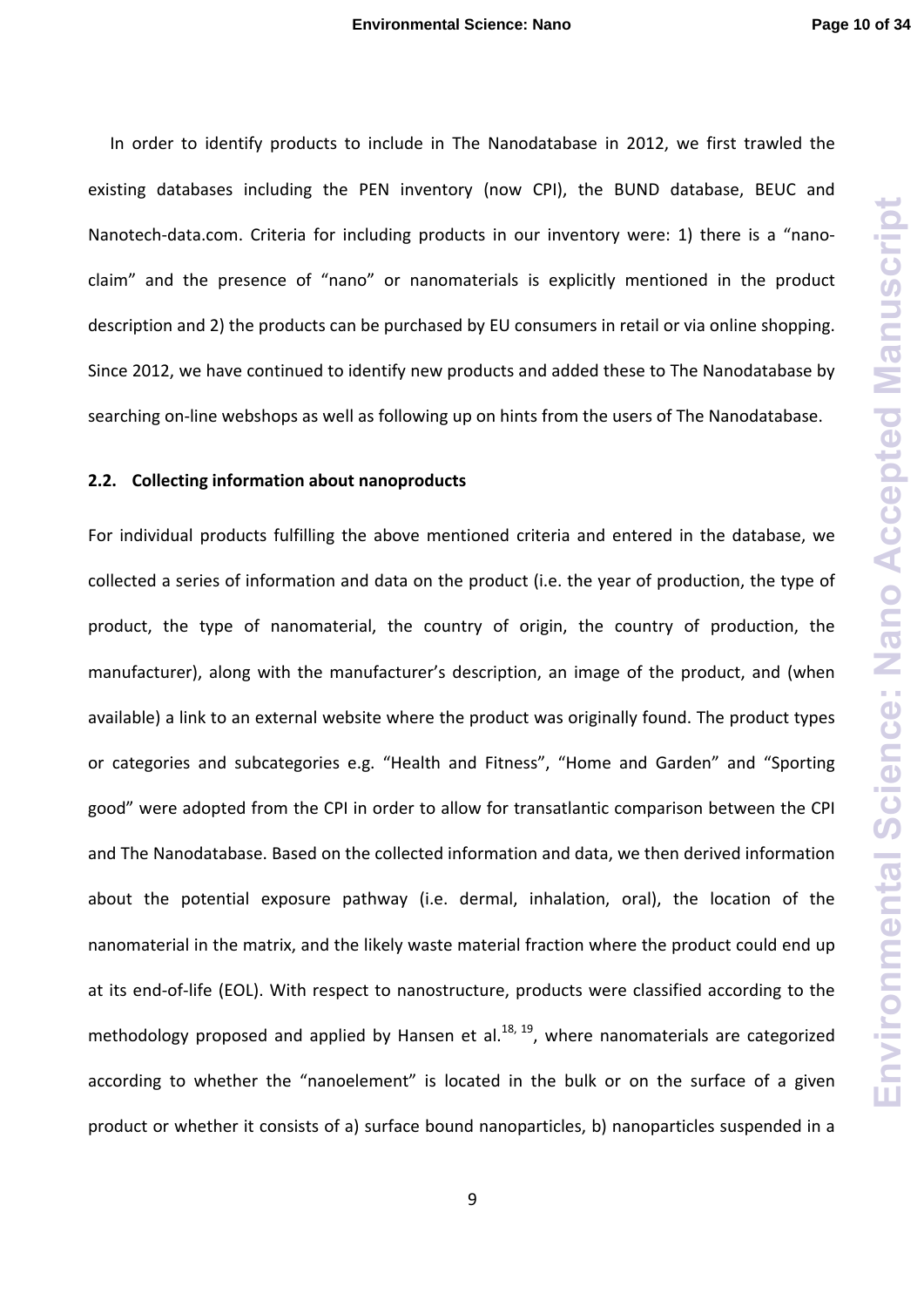#### **Page 11 of 34 Environmental Science: Nano**

solid, c) nanoparticles suspended in a liquid or as d) airborne nanoparticles. For the EOL phase, we have identified 13 fractions potentially relevant (see table 2) while only 10 are currently significant (Heggelund et al. $^{20}$ ).

For each of the products entered in The Nanodatabase, we furthermore filled out a so-called NanoRiskCat‐profile following the methodology outlined in Hansen *et al.*21, which includes a short‐ title describing the intended use of the product and five colored dots providing our evaluation on exposure and hazard potential for the nanoproduct in question (see Figure 1). The first three dots refer to the qualitative exposure potential for professional end-users, consumers and the environment, whereas the last two refer to the hazard potential for humans and the environment. Each dot can be assigned one of four different colors, i.e. red, yellow, green, and gray indicating high, medium, low, and unknown potentials, respectively. NanoRiskCat is a systematic tool that was originally developed to support companies and regulators in their first-tier assessment and communication on what they know about the hazard and exposure potential of consumer products containing engineered nanomaterials (see Hansen *et al.*<sup>21</sup> for more details on NanoRiskCat). The scope of NanoRiskCat is to evaluate the nanomaterial as an ingredient as it occurs in a given product, considering the physical conditions and immediate availability of the nanomaterial. However, NanoRiskCat does not include an evaluation of the amount of nanomaterial in the product as well as exposure and effects from the other constituents and impurities in the product. In this sense, NanoRiskCat is a tool that can be used for safety evaluation, risk screening and categorization, but it cannot be used for risk assessment per se.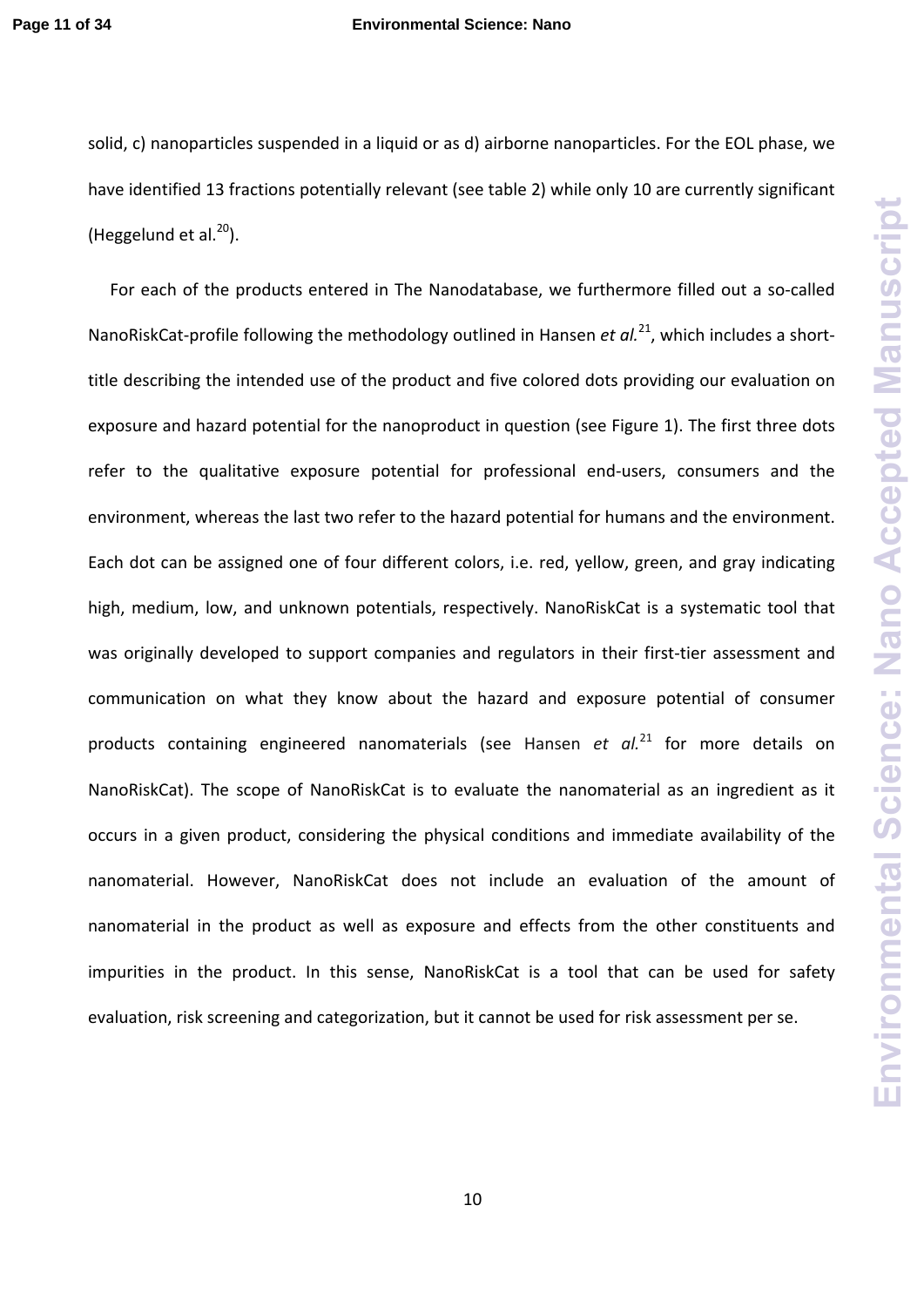**Environmental Science: Nano Accepted Manuscript Environmental Science: Nano Accepted Manuscript**



Figure 1 - Example of a NanoRiskCat evaluation on exposure and hazard potential for a given nanoproduct.

All the above-mentioned information is made available at **www.nanodb.dk**, where products are

classified, searchable and sortable based on the collected information as shown in table 2.

|                | Item                         | <b>Options</b>                       | <b>Hypothetical Example</b>     |
|----------------|------------------------------|--------------------------------------|---------------------------------|
| General        | Entry date                   |                                      | 21-08-2015                      |
| information    | Product information          |                                      | T-shirt                         |
|                | Manufacturer's description   |                                      | "Nanopro-T-Shirt exploits the   |
|                |                              |                                      | unique properties of nanosilver |
|                |                              |                                      | to limit smell during exercise" |
|                | Others say                   |                                      | Not available                   |
|                | Image                        |                                      | Not available                   |
| Product        | Year of production           | 2012                                 | 2014                            |
| classification |                              | 2013                                 |                                 |
|                |                              | 2014                                 |                                 |
|                |                              | 2015                                 |                                 |
|                | Category                     | Appliances                           | <b>Health and Fitness</b>       |
|                |                              | Automotive                           |                                 |
|                |                              | <b>Electronics and Computers</b>     |                                 |
|                |                              | Food and Beverage                    |                                 |
|                |                              | Goods for Children                   |                                 |
|                |                              | <b>Health and Fitness</b>            |                                 |
|                |                              | Home and Garden                      |                                 |
|                |                              | Impossible to Categorize             |                                 |
|                | Location of the nanomaterial | Airborne                             | Surface bound                   |
|                |                              | <b>Film</b>                          |                                 |
|                |                              | Multiphase                           |                                 |
|                |                              | Powder                               |                                 |
|                |                              | Structured film                      |                                 |
|                |                              | Surface bound                        |                                 |
|                |                              | Suspended in liquid                  |                                 |
|                |                              | Suspended in solid                   |                                 |
|                |                              | Unknown                              |                                 |
|                | Waste material               | <b>Batteries</b>                     | Textile                         |
|                |                              | Ceramics                             |                                 |
|                |                              | Electronics                          |                                 |
|                |                              | Glass                                |                                 |
|                |                              | Metal                                |                                 |
|                |                              | Multi material waste                 |                                 |
|                |                              | Other plastic                        |                                 |
|                |                              | Paper                                |                                 |
|                |                              | Plastic from used product containers |                                 |
|                |                              | Shredder waste                       |                                 |

Table 2 – Overview of the information collected for each product in The Nanodatabase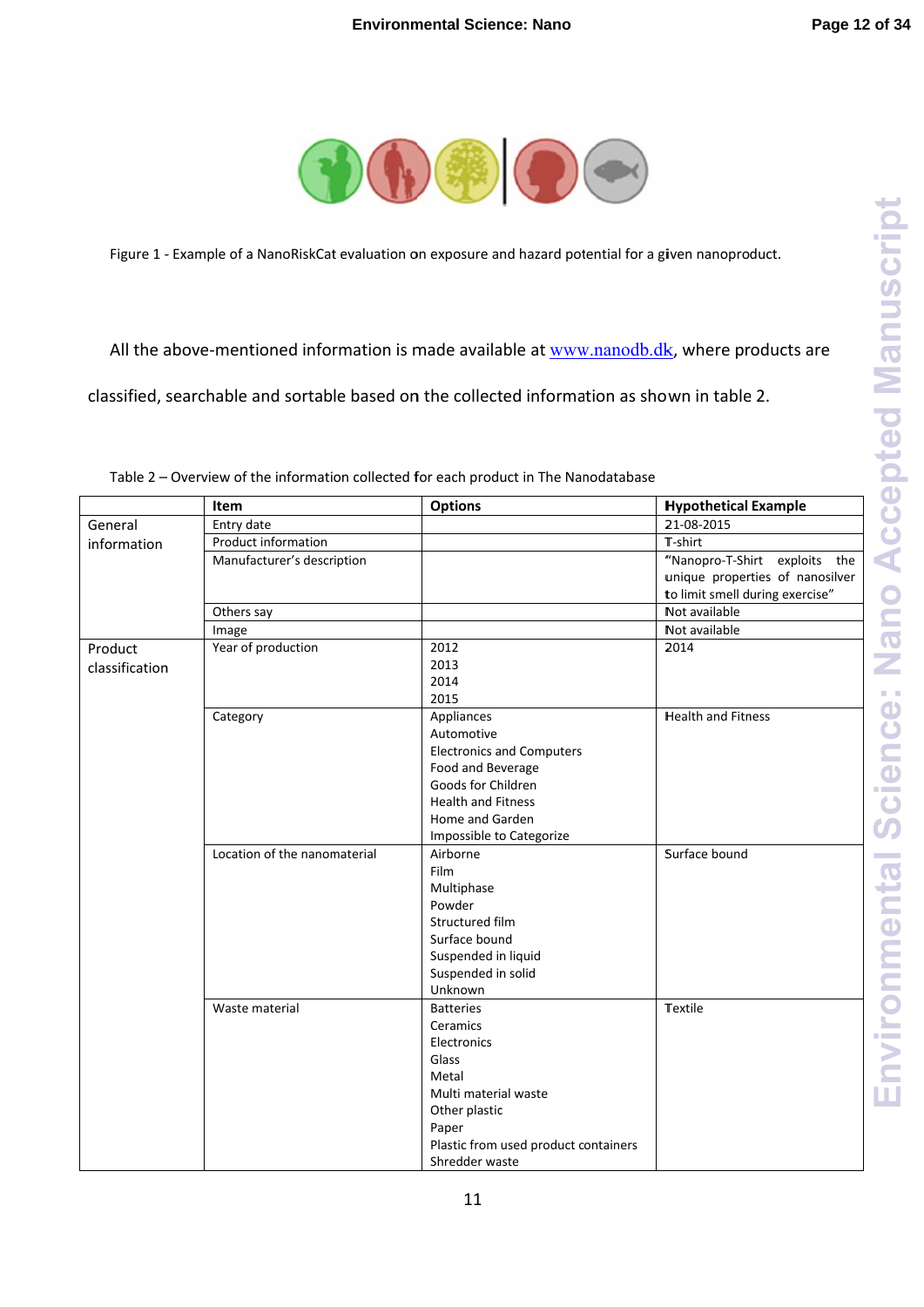|                    |                                         | <b>Textile</b>                    |                |
|--------------------|-----------------------------------------|-----------------------------------|----------------|
|                    |                                         | Unknown                           |                |
|                    |                                         | Wood                              |                |
|                    | Country of origin                       |                                   | Spain          |
|                    | Country of production                   |                                   | <b>Denmark</b> |
|                    | Manufacturer                            |                                   | Nano-T         |
|                    | Availability                            | Denmark and all other European    | Europe         |
|                    |                                         | countries                         |                |
|                    | Potential exposure pathways             | Dermal, Inhalation, Oral          | Dermal         |
| <b>NanoRiskCat</b> | Exposure potential for Professional     | Red(high), yellow (medium), green | Red (high)     |
|                    | end-users                               | (low), gray (unknown)             |                |
|                    | <b>Exposure potential for Consumers</b> | Red(high), yellow (medium), green | Red (high)     |
|                    |                                         | (low), gray (unknown)             |                |
|                    | Exposure potential for                  | Red(high), yellow (medium), green | Red (high)     |
|                    | Environment                             | (low), gray (unknown)             |                |
|                    | Human Hazard potential                  | Red(high), yellow (medium), green | Red (high)     |
|                    |                                         | (low), gray (unknown)             |                |
|                    | Environmental Hazard potential          | Red(high), yellow (medium), green | Red (high)     |
|                    |                                         | (low), gray (unknown)             |                |

# **2.3. Analytical capabilities**

The Nanodatabase is equipped with a number of analytical options for filtering, sorting and extracting data from the Nanodatabase. The analytical options are publically available and can be found under the header "Analysis" at www.nanodb.dk and allow filtering the products included in the Nanodatabase according to the 'Product classification' properties listed in table 2 (all combinations are possible). The results of the search can be displayed in different chart types (i.e. column, line, pie, area), depending on the preferences of the user; the charts can be exported in different formats, such as PNG, JPEG, PDF, SVG.

# **3. Results and discussion**

# **3.1. Development of commercialization of nanoproducts in the EU**

The number of products contained in the Nanodatabase has been steadily increasing over time: 1,212 products were originally in the database from the outset in 2012 and this number has risen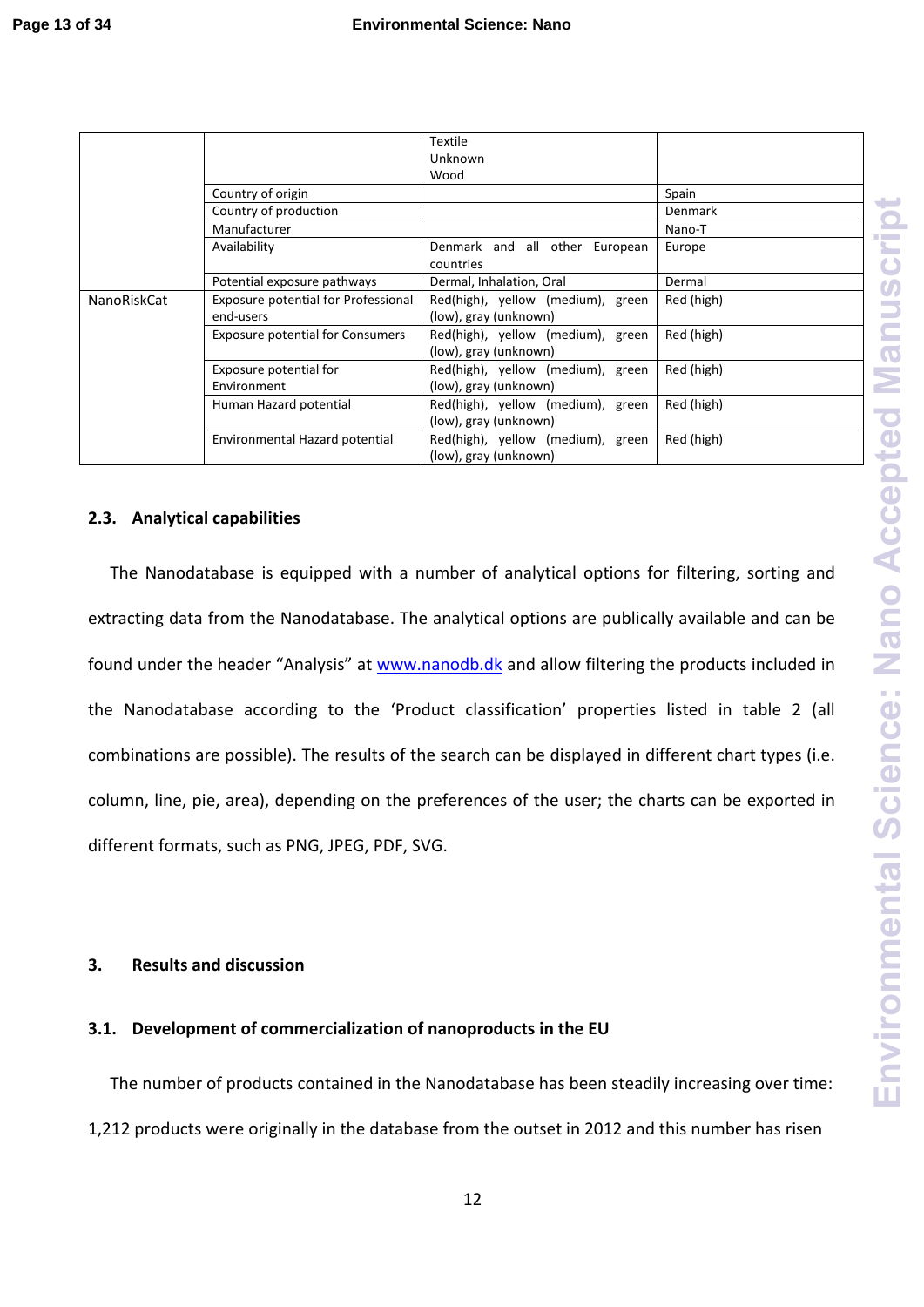to more than 2,200 in 2015 (see figure 2). At the moment, between 10 and 25 products are added per week. The increase in the number of products is primarily the result of increased marketing of nanoproducts, as nanomaterials are employed in new applications. A total of 59 products have been retracted from the market and 16 products have lost their "nanoclaim" since 2012.



Figure 2: Number of products listed in The Nanodatabase in the period January, 2012‐ August, 2015, and in the Consumer Product Inventory (CPI) in the period 2005‐2015.

Compared to the CPI, The Nanodatabase contains 400 more products (corresponding to about 20%) (see Figure 2), despite of the fact that the scope of The Nanodatabase is limited to Europe whereas CPI has a global perspective (see Table 1). This can be explained by the fact that The Nanodatabase is updated weekly, whereas the CPI is updated every 18 months, and the fact that there has been a rapid growth in the number of products available in Europe in 2015 and hence listed in The Nanodatabase.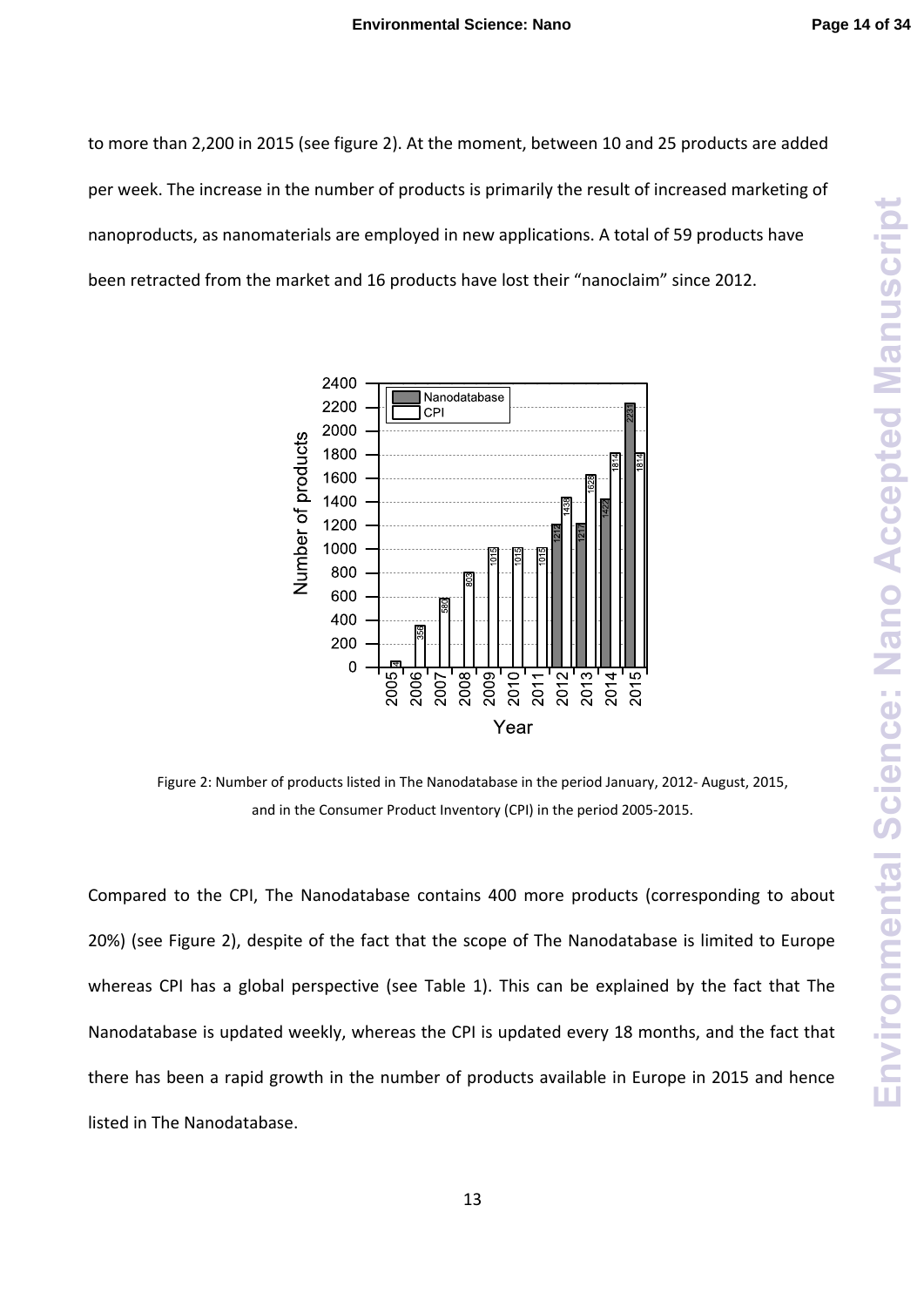## **3.2. Distribution of nanoproducts in product categories and subcategories**

Most of the products listed in The Nanodatabase belong the product category "Health and Fitness" (55 %), followed by "Home and Garden" (21 %) and "Automotive" (12 %) (see Figure 3).



Figure 3 – Distribution of products into product categories in The Nanodatabase and the CPI

Compared to the CPI, The Nanodatabase contains 53%, 47%, 35% and 32% more products in the categories of "Home and Garden", "Automotive", "Health and Fitness" and "Appliances", respectively. When it comes to "Goods for Children", the CPI contains 5 more products than The Nanodatabase corresponding to 20% (see Figure 3). In The Nanodatabase individual product categories entail a number of subcategories such as for instance personal care, clothing and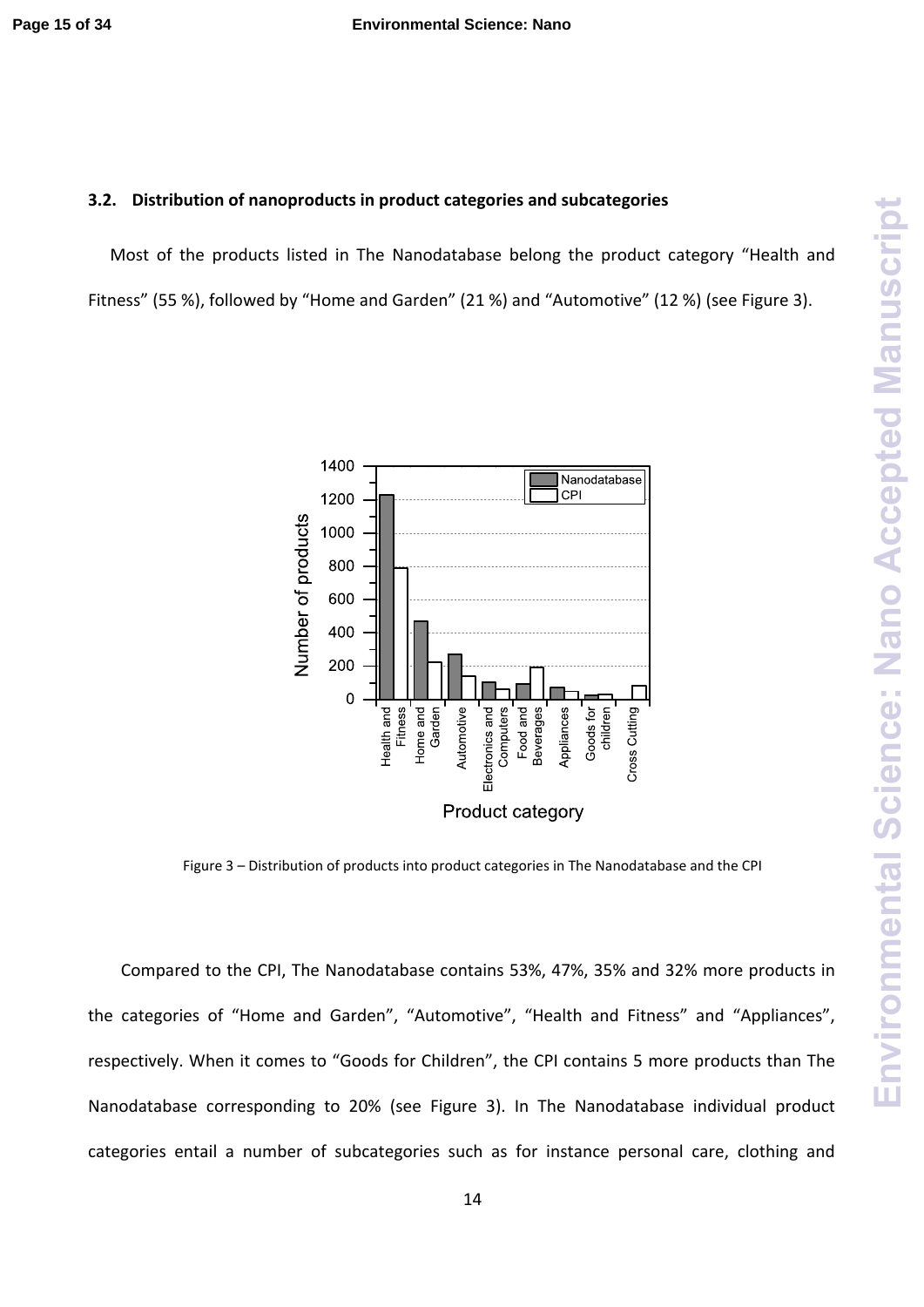cleaning (see figure 4). In some cases, for example in the 'Health and Fitness' category, products fall into several different subcategories, suggesting a broad range of applications of nanotechnologies in a specific field (see figure 4a). In other cases, such as 'Home and Garden', nanomaterial utilization is restricted to fewer or single subcategories, suggesting a potential for further development and utilization of nanotechnologies in this area (see figure 4b).



Figure 4: Distribution of a) 'Health and Fitness' products into subcategories; b) "Home and Garden" products into subcategories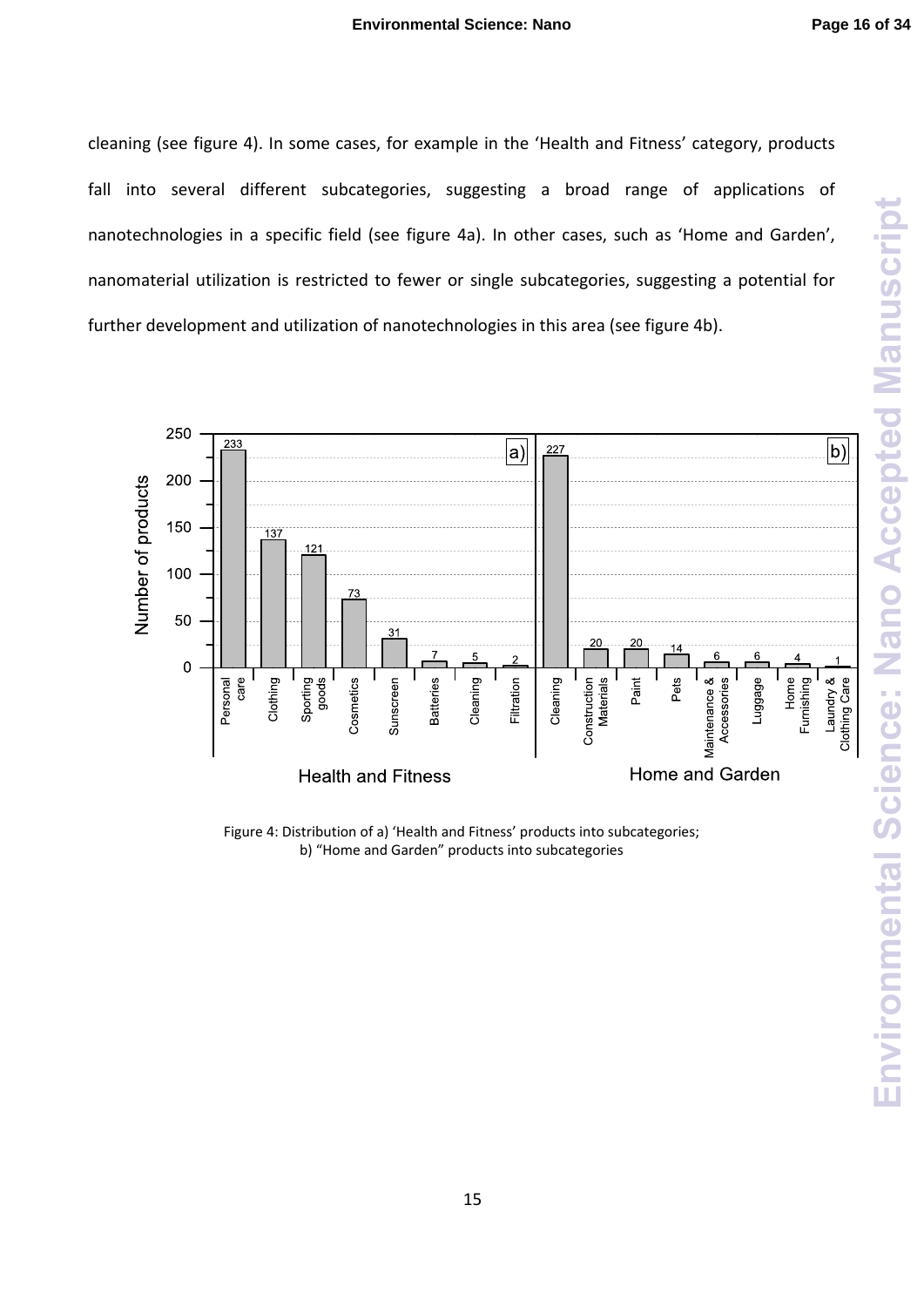## **3.3. Nanomaterials reported to be used**

Figure 5 shows the identity of nanomaterials that are claimed to be used across the various product categories in The Nanodatabase.



Figure 5: Identity of nanomaterials claimed to be used in different product categories. Products where the used nanomaterial is 'unknown' are excluded. Please note that individual products may have more than one type of nanomaterial.

The analysis shows that silver is the most prominently used nanomaterials across all product categories (see Figure 5). Other nanomaterials are specifically relevant for specific product categories: carbon nanotubes and bamboo charcoal in "Health and Fitness"; titanium dioxide in "Health and Fitness" and "Home and Garden"; gold in "Appliances", "Health and Fitness" and "Home and Garden"; titanium in "Automotive", "Health and Fitness" and "Home and Garden"; and phosphate in "Appliances". It should be noted that for a large number of products, it was not possible to identify and/or report the type of nanomaterial employed due to the lack of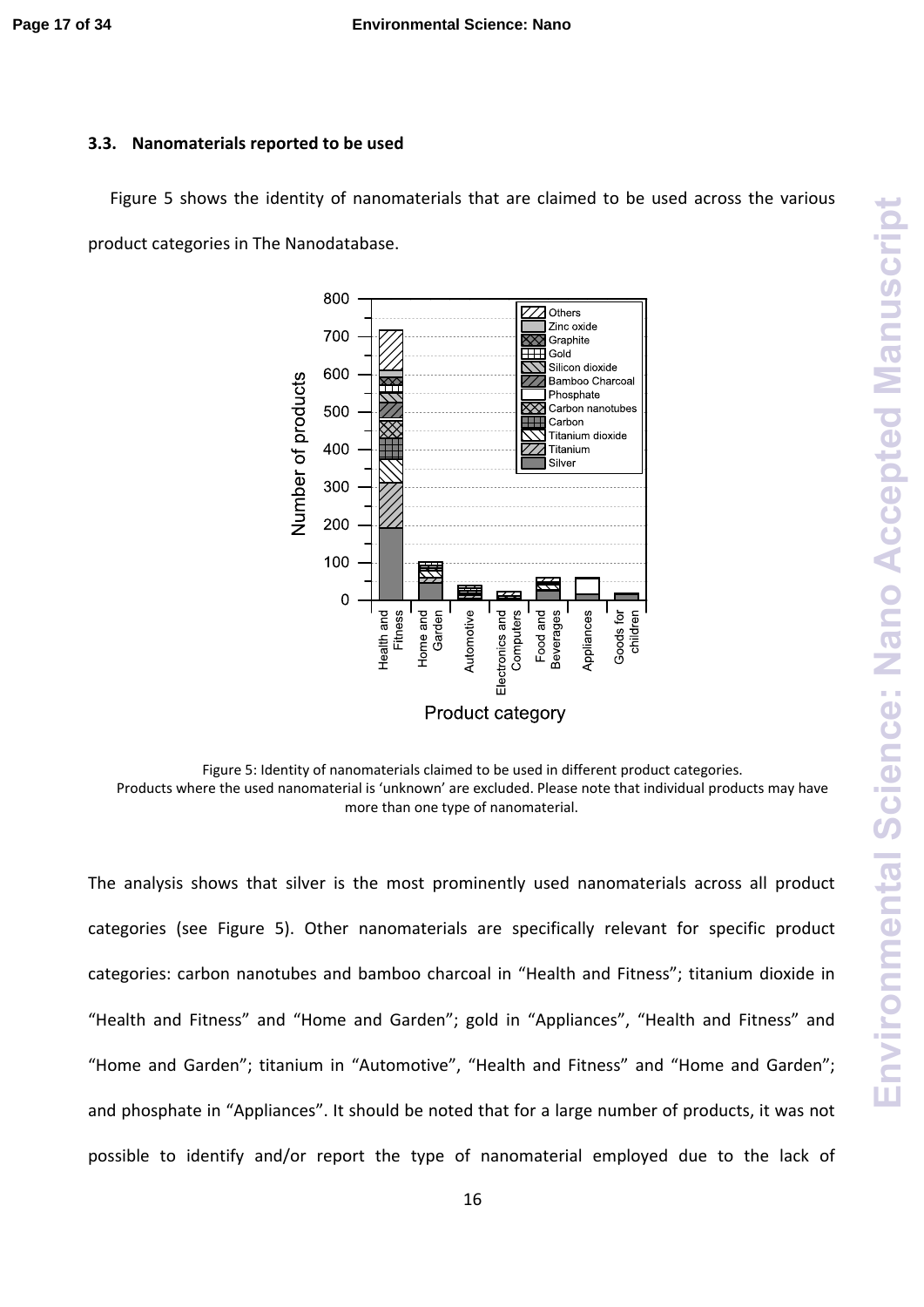information provided by the manufacturer. This was especially the case for the product categories 'Automotive', 'Electronics and Computers', and 'Home and Garden', where 89%, 79%, and 80% of the products respectively could not be associated with a specific nanomaterial type. The share of unknown nanomaterial was 15%, 17%, 35%, and 47% for 'Appliances', 'Goods for Children', 'Food and Beverages', and 'Health and Fitness' respectively.

When it comes to the nanomaterial reported being used in the different products, there is quite some difference between the CPI and The Nanodatabase (see Figure 6). With respect to titanium/titanium dioxide, carbon, carbon nanotubes and gold, The Nanodatabase has 62%, 32%, 36% and 26% more products, respectively, compared to the CPI. The CPI contains 43% more products than the Nanodatabase when it comes to nanosilver. This might be explained by global perspective of the CPI and the fact that many of the nanosilver-containing products originate from America or Asia (e.g. Korea, China, Japan, Taiwan) not commercially available in the  $EU^{22}$ . Furthermore, CPI has historically put a large effort into including nanosilver-containing products<sup>23</sup>.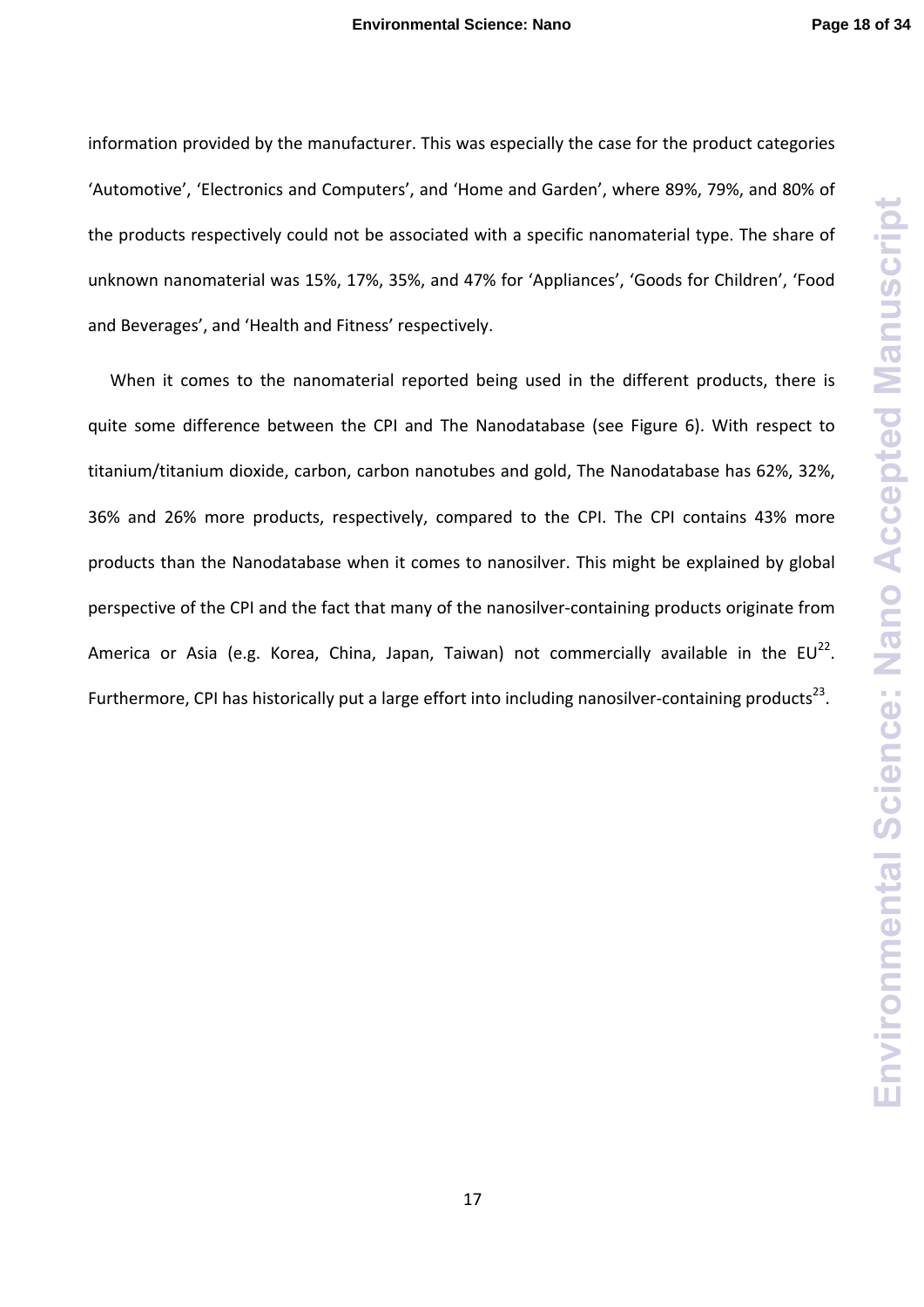

Figure 6: Nanomaterial claimed to being used in the different products in The Nanodatabase compared to CPI

**Environmental Science: Nano Accepted Manuscript**

**Environmental Science: Nano Accepted Manuscript** 

The Nanodatabase (and CPI, the BUND Nanoproduktdatenbank and other public inventories) only contains products where the manufacturer or others have claimed that they contain nanomaterials, but nanomaterials are also being used in consumer products where the manufacturer has not disclosed this information publically. In 2012, the European Commission<sup>24</sup> published a so-called Staff Working Paper (SWP) accompanying the Second Regulatory Review on Nanomaterials. From this SWP, it is clear that a wide range of nanomaterials is used in products and processes that could potentially be relevant for consumers. For instance, silica is also well known to be widely used in food industry (e.g. for clarifying wine, beer and fruit juice) but according to the data collected in The Nanodatabase, silica is not proclaimed to be used in any of the more than 90 products currently listed in the category of "Food and Beverages". There are 2 products with nanosilica in the category of "Food and Beverages", but both of these are reported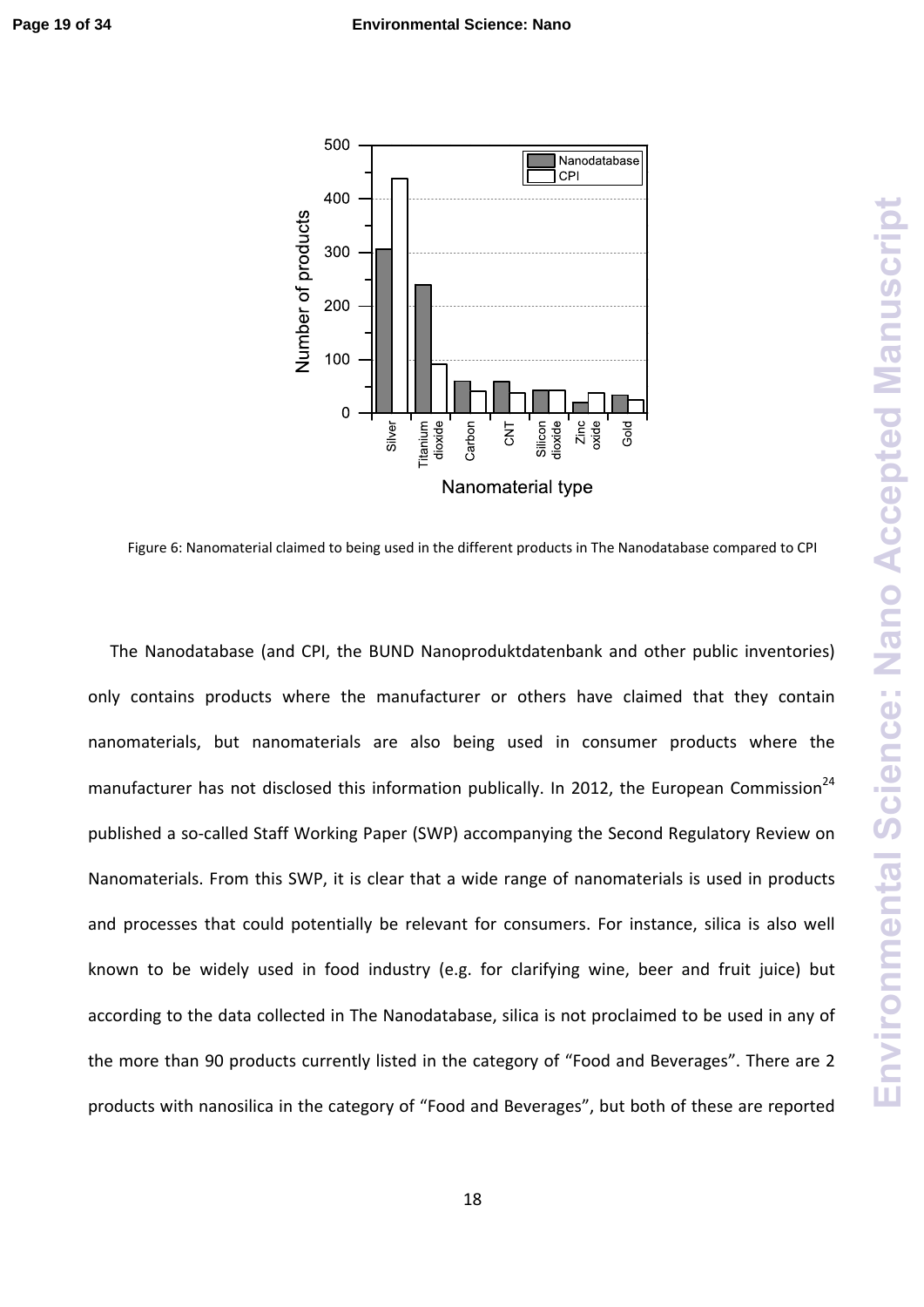to contain nanoparticles by third parties. Similarly, carbon black and carbon nanotubes are widely used in 'automotive' industry, but do not appear under that category in the database.

The lack of reporting of the identity of the nanomaterials used is a major limitation for any effort to obtain an overview of what kind of nanomaterials are actually being used in products available to European consumers, as well as for any kind of subsequent exposure and hazard evaluation. Knowing the identity of the nanomaterial or chemical substance is the starting point for any kind of exposure assessment, hazard evaluation and risk assessment. It is noteworthy that even for the category "Cosmetics", in which products containing nanomaterials must be labelled with the term [nano] as part of the list of ingredients according to the European Cosmetics Directive, the identity of the nanomaterial is not reported for almost 50% of the products found in The Nanodatabase.

#### **3.4. Potential route of exposure**

Another interesting aspect when it comes to understanding the health and safety aspects of nanoproducts is the potential route of exposure associated with use. We found that dermal exposure is the most prominent route of exposure for most product categories (Figure 7). Inhalation exposure may be significant for "Automotive" and ''Home and Garden" categories, whereas, as expected, oral exposure may be more significant when considering product categories such as "Food and Beverages" and "Health and Fitness". When looking at Figure 7, it is important to note that the figure only displays the potential route of exposure across the individual product categories (if exposure takes place), while not including any considerations regarding whether the exposure is high, medium or low.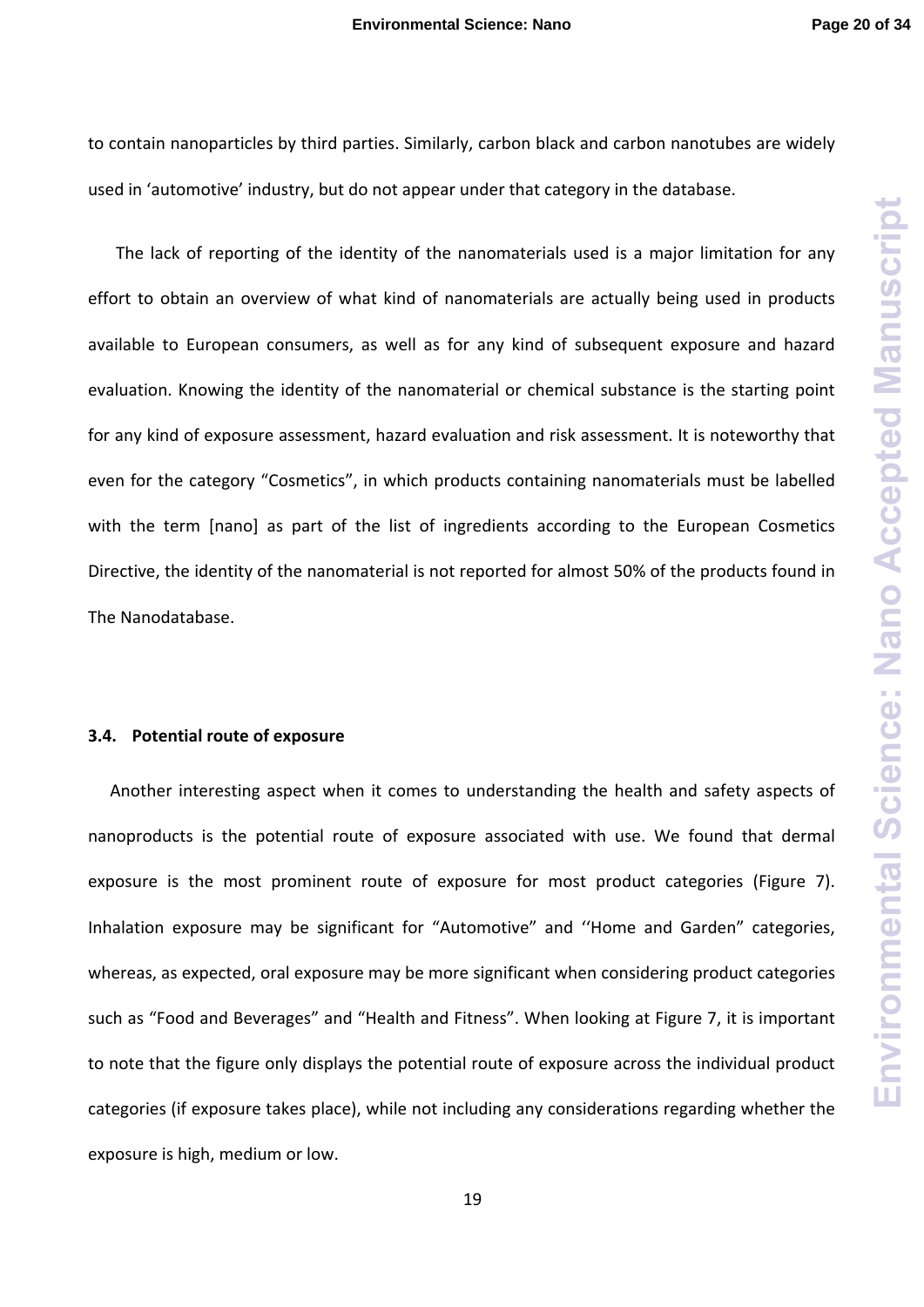

Figure 7: Potential route of exposure for individual product categories. Please note that individual products may have more than one route of exposure

For the nanoproducts in the database for which the nanomaterials are reported, silver is the most prominent nanomaterial type when it comes to dermal exposure (see Figure 8 and 9), followed by titanium dioxide and bamboo charcoal. For inhalation, silver is the most prevalent nanomaterial followed by titanium, titanium dioxide and gold. Finally, a total 34 products would lead to the oral exposure of nanosilver, whereas 17 and 4 would lead to oral exposure of nanotitanium dioxde and nanocalcium, respectively (see Figure 8 and 9).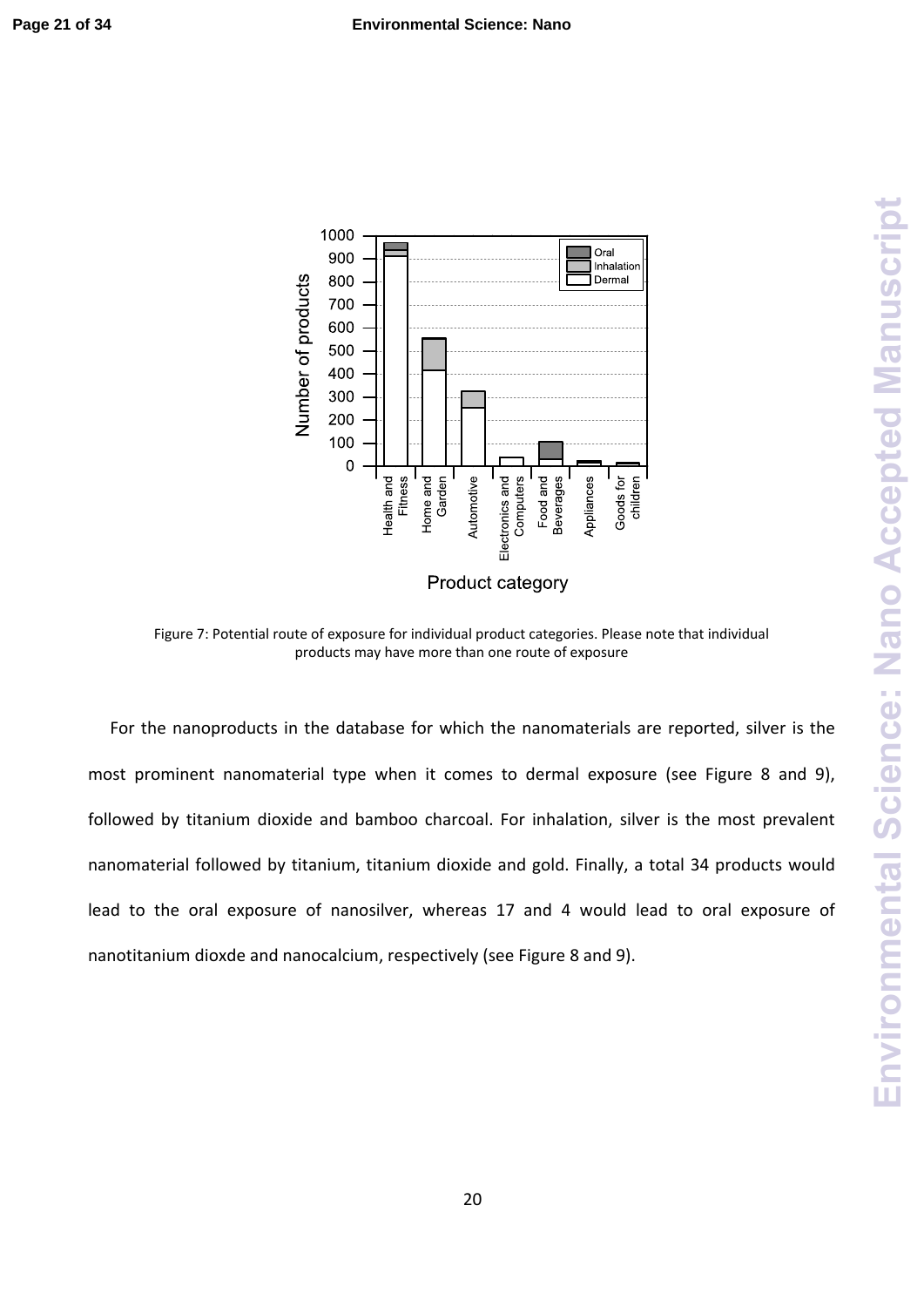

Figure 8: Potential routes of exposure with respect to individual nanomaterials a) including unknown; b) excluding products where the used nanomaterial is 'unknown'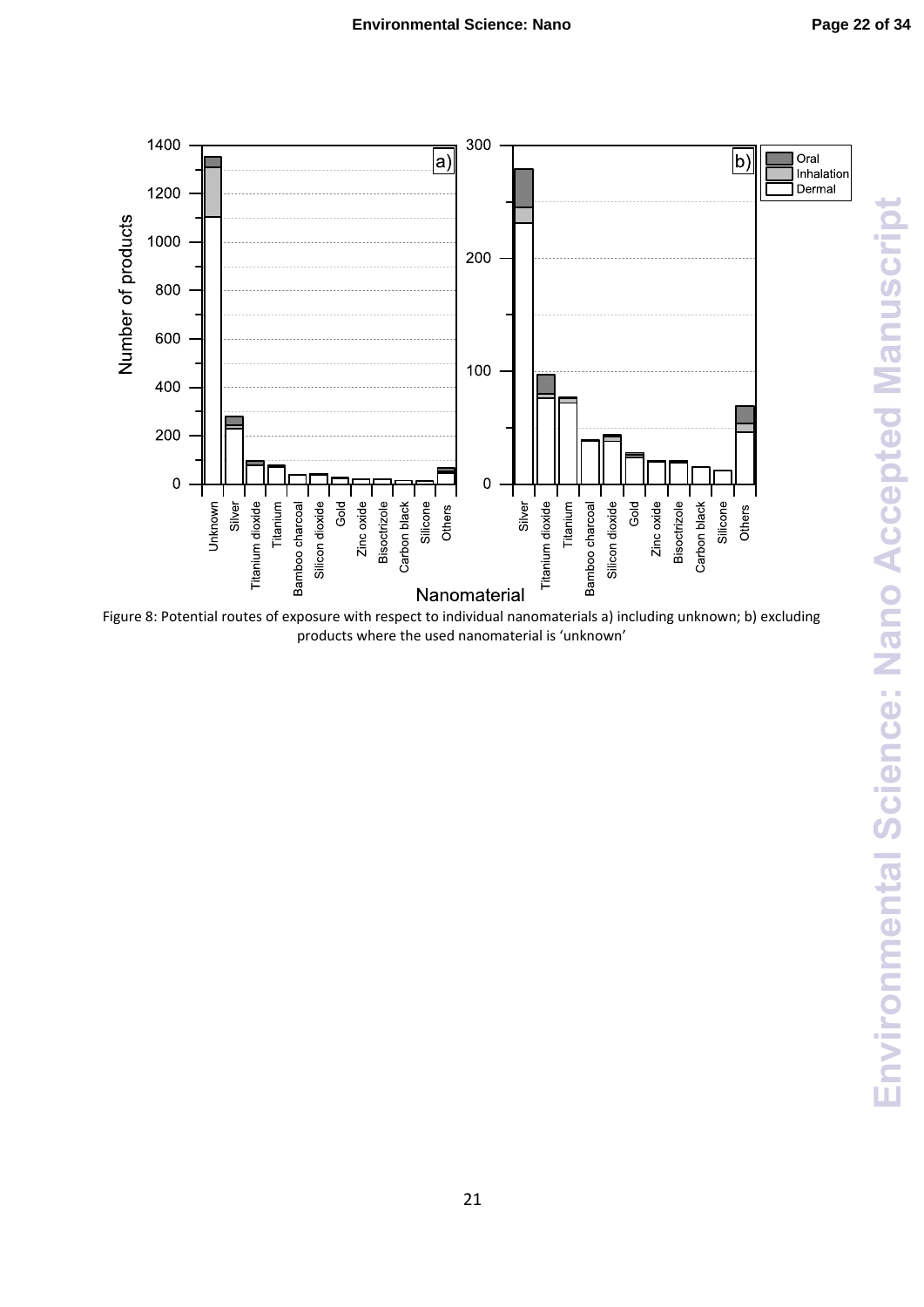

Figure 9: Identity of nanomaterials reported according to their potential route of exposure: a) including products for which the nanomaterial used is unknown; b) excluding products for which the nanomaterials used is unknown.

# **3.5. NanoRiskCat – Safety evaluation of the individual products**

Too provide some health and safety information about the individual nanoproducts in the database, the NanoRiskCat‐framework is applied to the 2,231 different products in the database. This NanoRiskCat‐profile, which explains the reasoning behind the exposure and hazard profile for each specific product, is made available along with the information collected and listed in Table 2.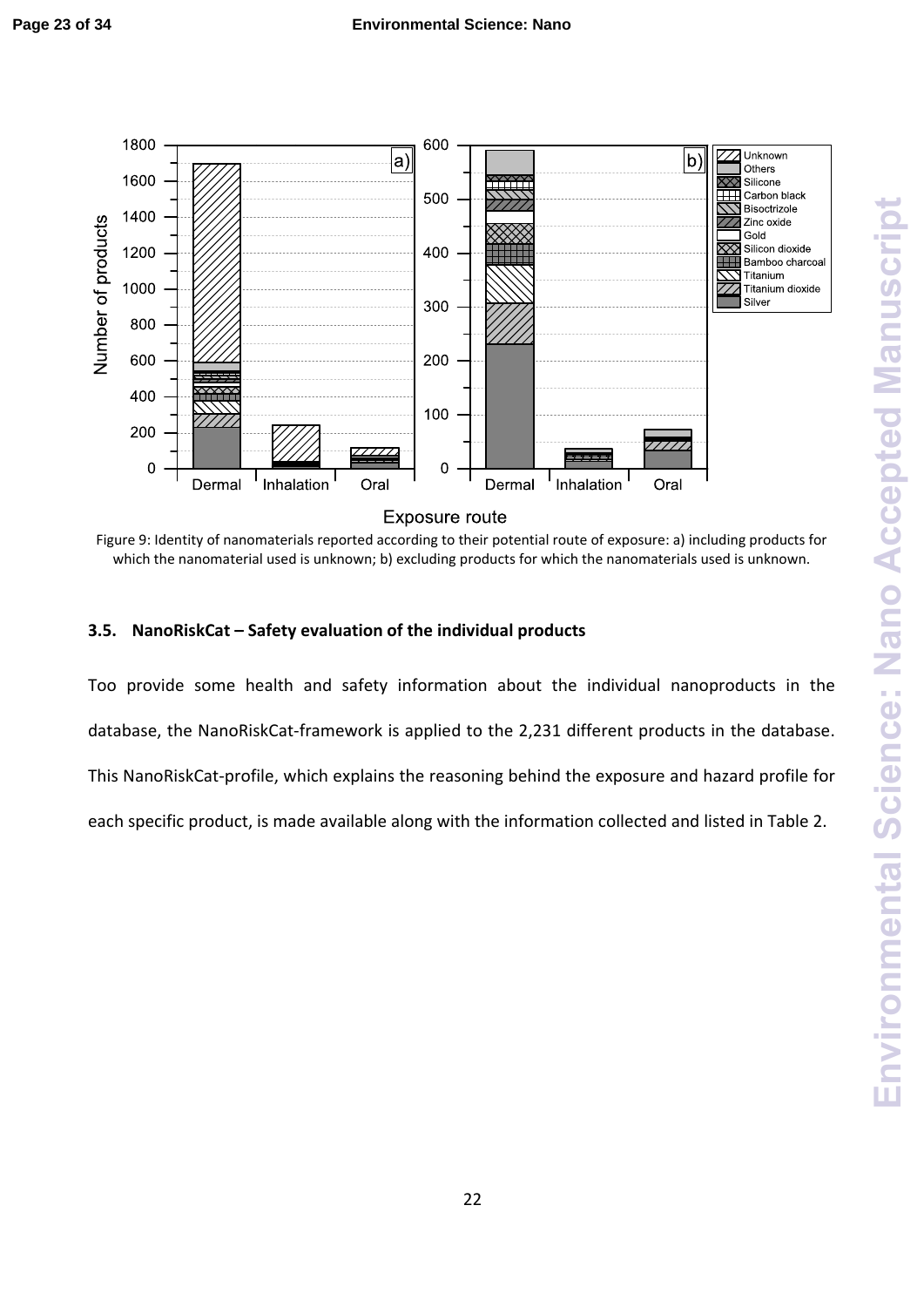

Figure 10: Distribution of NanoRiskCat consumer exposure profiles across different product categories. Red, yellow, green and gray colors indicate high, medium, low and unknown potential of consumer exposure



Figure 11: Distribution of NanoRiskCat environmental exposure profiles across different product categories. Red, yellow, green and gray colors indicate high, medium, low and unknown potential of environmental exposure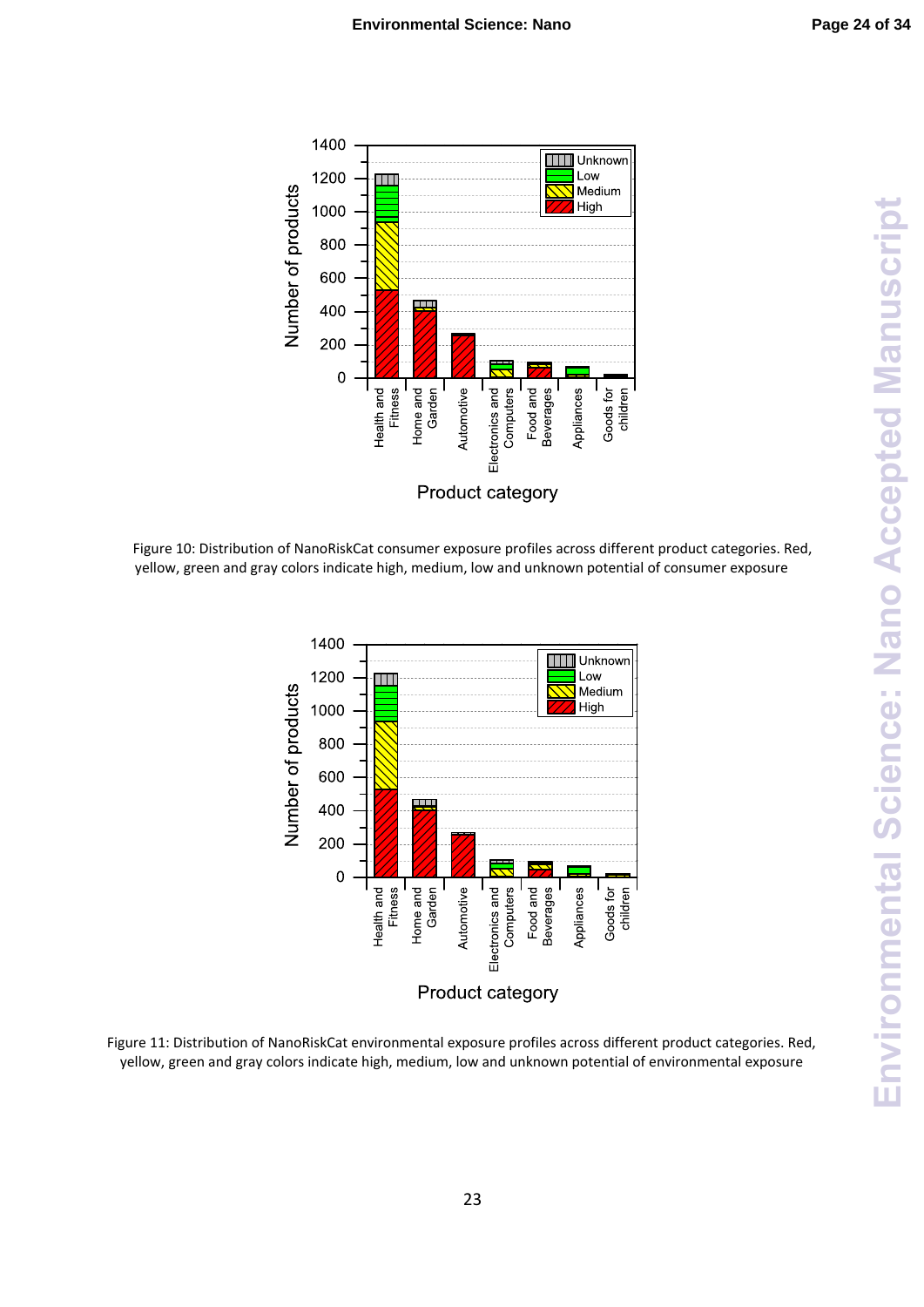#### **Page 25 of 34 Environmental Science: Nano**

The consumer and environmental exposure potential was found to be high (i.e., red) for many of the products that were intended for direct application on skin and could cause subsequent environmental release (see Figure 10 and 11).

When it comes to potential route of exposure, an interesting finding was that if the identity of the nanomaterial used in the product is not reported by the manufacturers, then there also seems to be a high potential of human and environmental exposure to that product. This was also reflected in the exposure evaluation of the NanoRiskCat-profiles of many of the various products, which turned out to be "red", thereby indicating a high level of exposure potential. Out of the 1311 products for which the nanomaterial is not reported, 64% have a red NanoRiskCat-profile when it comes to consumer and environmental exposure. For nanosilver, nanotitanium dioxide and nanosilica the numbers for a high exposure potential are 46%, 98% and 98%, respectively.

However, it has to be noted that the exposure evaluation is quite simple in the sense that the exposure evaluation in the NanoRiskCat‐framework is solely based on the information provided by the manufacturers and an evaluation of the location of the "nanoelement" in the product, if no other information is available to perform the evaluation. More often than not, the manufacturers provide no information that enables a more detailed exposure evaluation. For example, the concentration of nanomaterial(s) in the product is most often not available and. this is a major obstacle hampering quantitative exposure evaluations<sup>25, 26</sup>. In order to make these exposure evaluations more relevant for nanomaterials and not rely solely on exposure assessment methods and models developed for conventional chemicals crucial information would be, the particle number concentration, size and coating of the nanomaterials used in the products, their state of aggregation and agglomeration as well as their dustiness, and potential for penetrating the skin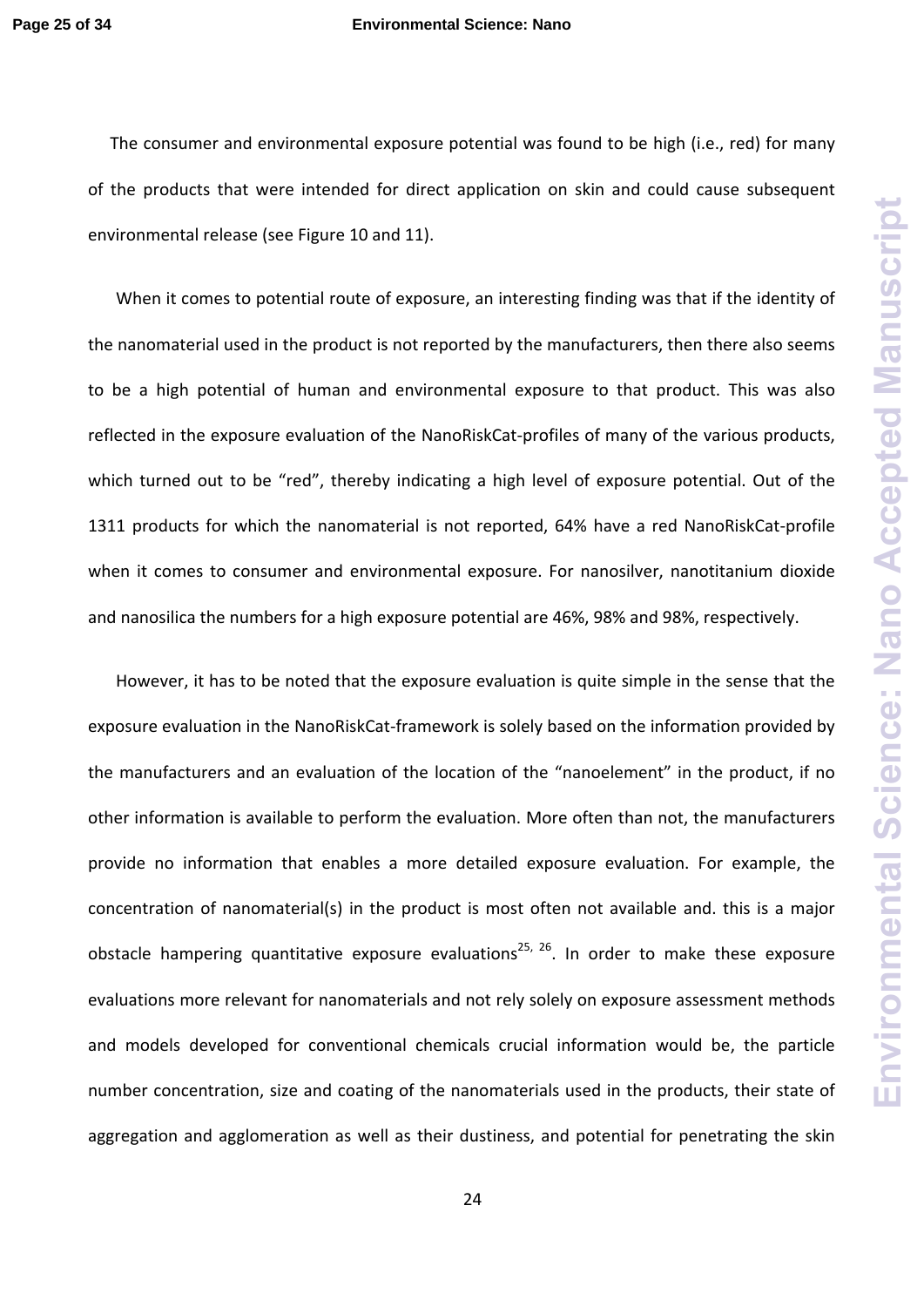



Figure 12: Distribution of NanoRiskCat human hazard profiles across different product categories. Red, yellow, green and gray colors indicate high, medium, low and unknown hazard potential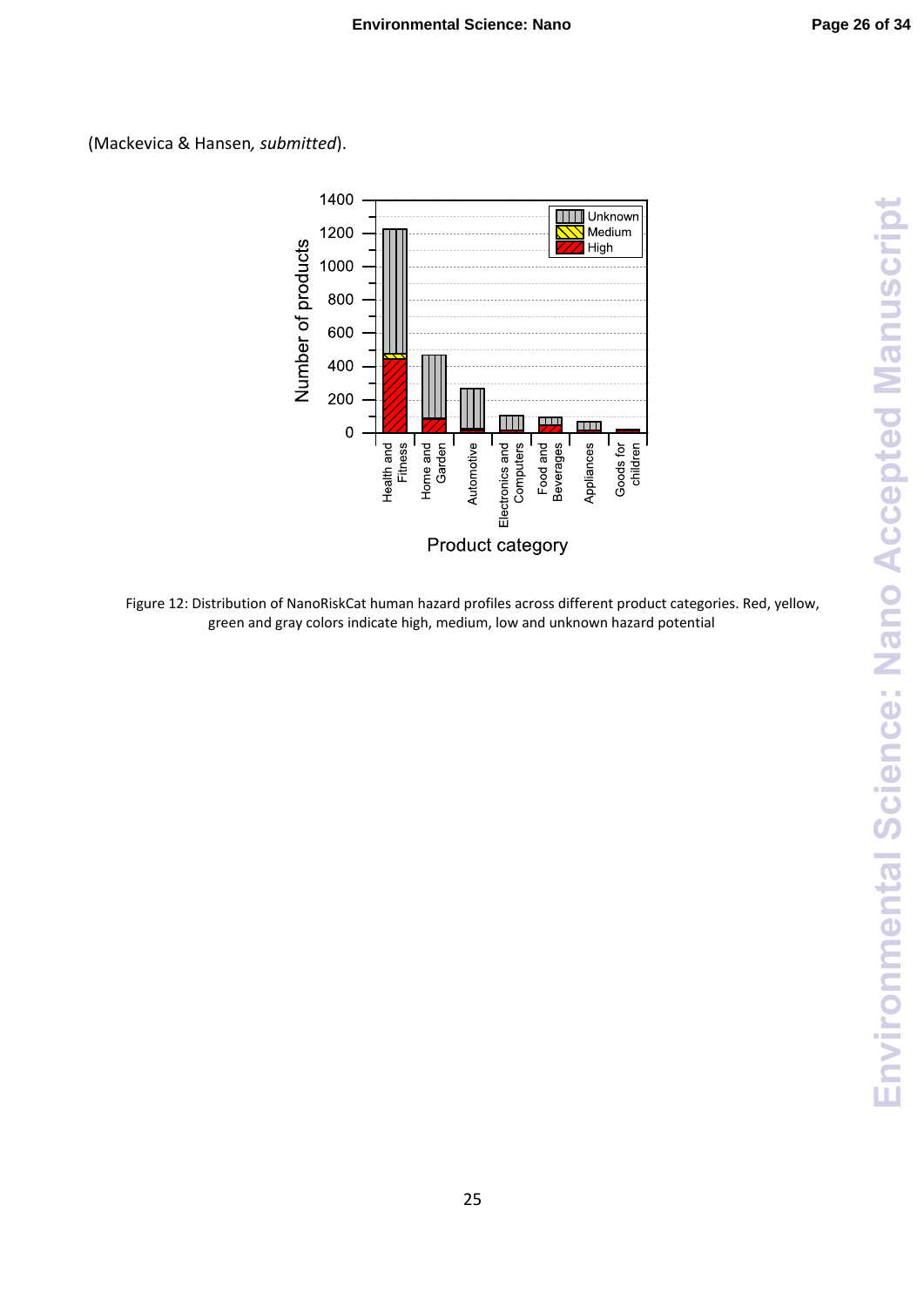

Figure 13: Distribution of NanoRiskCat environmental hazard profiles across different product categories. Red, yellow, green and gray colors indicate high, medium, low and unknown hazard potential

The NanoRiskCat human hazard and environmental hazard evaluation turns out either red or gray for a majority of the products (see Figure 12 and 13). The "Gray" human hazard potentials are due to the unknown identity of the nanomaterial used. Without even knowing the chemical composition of the nanomaterial, it is impossible to make any kind of hazard evaluation.

When it comes to the NanoRiskCat-profile for human health, the subcategories that have most products with a red NanoRiskCat profile are "Personal Care" (157 products), "Sporting Goods" (129 products), "Cosmetics" (82 products), "Clothing" (63 products) and "Cleaning" (52 products). For environmental hazards, the subcategories that have most products with a red NanoRiskCatprofile are "Personal Care" (167 products), "Cosmetics" (82 products), "Clothing" (67 products) "Sporting Goods" (67 products), and "Cleaning" (59 products). The fact that so many products end up having a red human hazard NanoRiskCat‐profile could indicate that the hazard evaluation is biased towards assigning the "high potential" (i.e. the red color) to the products. However, this is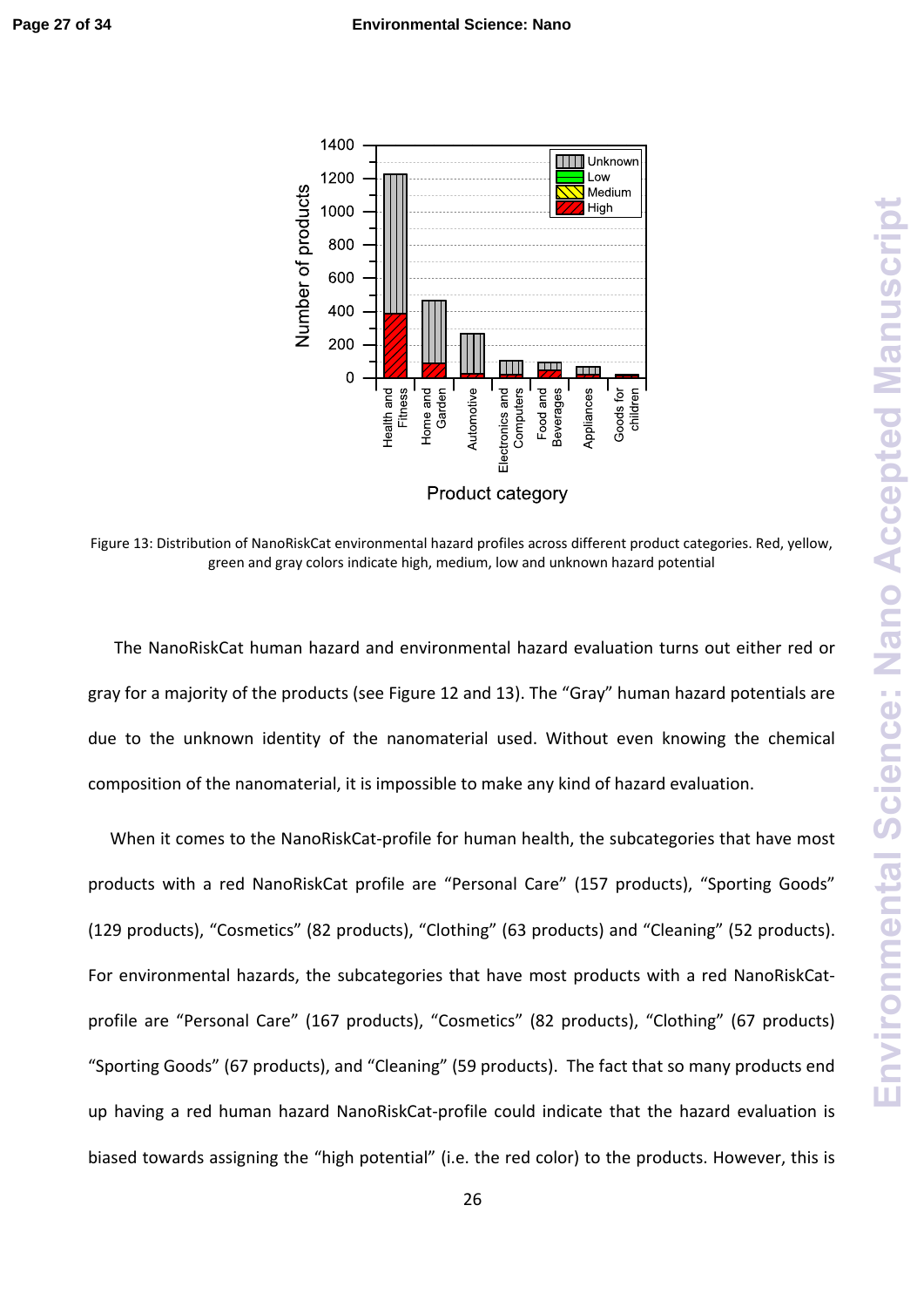not the case, as various nanomaterials are assigned the red color for different reasons as explained by Hansen et al.<sup>21</sup>. For instance, for nano zinc oxide, the red color is due to properties of the bulk form of the material, whereas titanium dioxide and silica resulted in a red human hazard evaluation because of the acute toxicity of these two specific nanomaterials. Finally, for carbon nanotubes and gold the red hazard profile is due to a combination of toxicity and persistency. As part of the continuing work with The Nanodatabase, the literature of environmental, health and safety impacts of nanomaterials is followed closely, and the hazard evaluations are continuously re‐evaluated in light of the published scientific literature as well as independent scientific expert evaluations.

It is, however, important to underline that although a product might be assigned a red human hazard profile, it does not imply that there necessarily is a risk of using the given products. Risk is often said to be a function of exposure and hazard, and if the exposure profile of a given product is green, meaning that there is a low likelihood of exposure for both professional end‐users, consumers and the environment, then the overall risk might be low simply due to the fact that there is no exposure. Even if both the evaluation of the exposure potential as well as the hazard evaluation is all red, it does not necessarily mean that there is a risk associated with using the product, as the actual concentrations used in the product might be too low to cause adverse effects when used.

27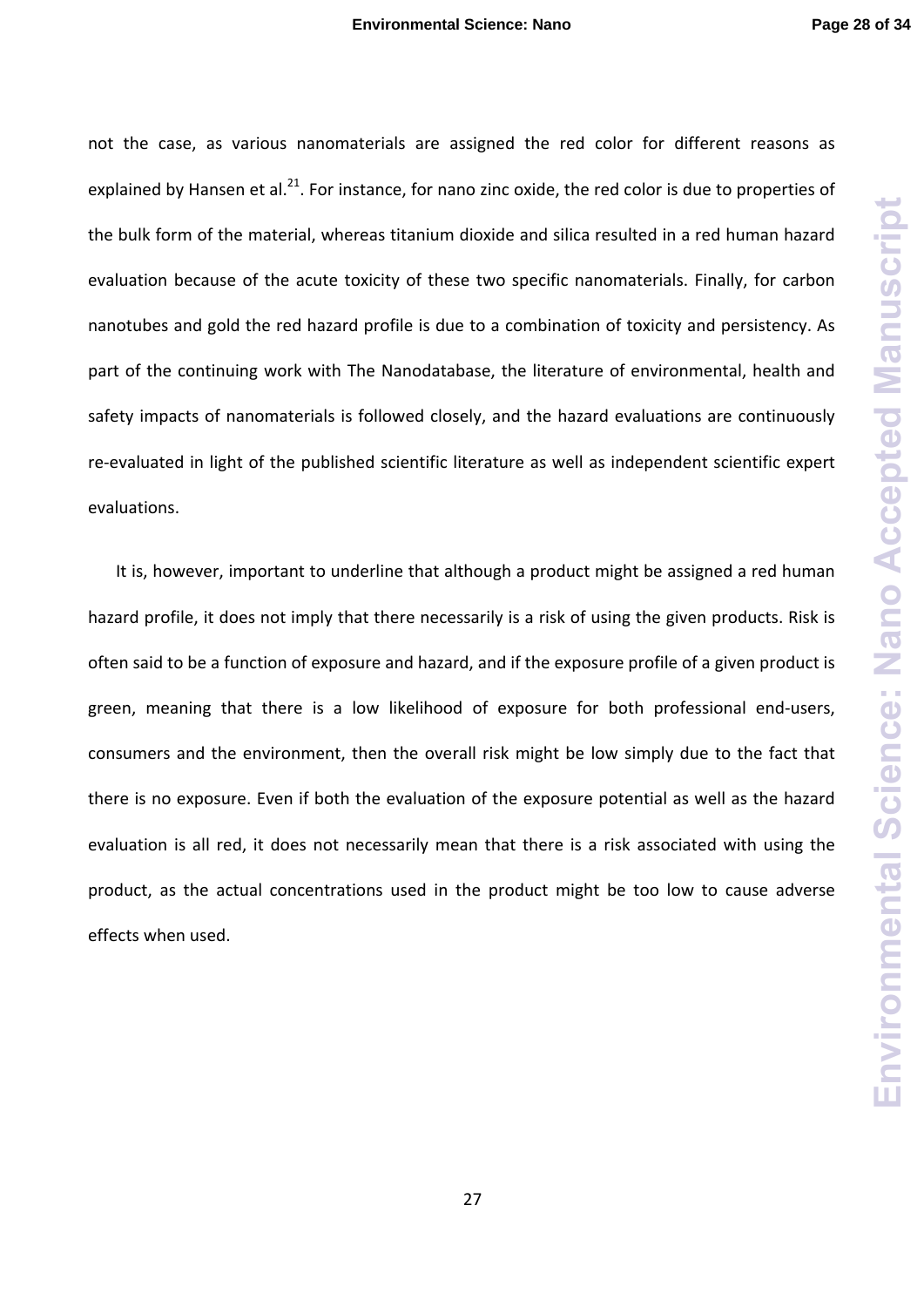## **4. Conclusion and outlook**

The Nanodatabase provides an initial overview of which kind of nanoproducts are available on the European market by establishing and continuously maintaining an online inventory. The database currently entail 2,231 products, and most products are in "personal care" and "clothing" product categories (≥300) followed by "sporting goods" and "cleaning" (>200). Silver and titanium dioxide are the most used NMs, but it is not possible to identify the NMs used for almost 60% of all the products in the database. The data analysis of the registered products in the Nanodatabase furthermore shows that the dominant route of exposure is dermal for most product categories. Interestingly, it seems that if the identity of the nanomaterial used in the product is not reported by the manufacturers, then there also seems to be a high likelihood of human and environmental exposure to that product. Applying the NanoRiskCat‐framework for each individual product in The Nanodatabase, the exposure potential, human and environmental hazard potential of most products is either "high" or "unknown".

One of the key limitations of The Nanodatabase and many other inventories that are currently available is that they are based on manufacturer's claim that the product they produce and sell contains nanomaterials or is based on nanotechnology. However, it seems to be the best one can do at this moment in time, where only very few pieces of legislation require mandatory labelling of nanoproducts<sup>9, 27</sup>. There is no doubt that there has been a lot of hype about "nano" and it can therefore not be ruled out that some manufacturers might make false or exaggerated claims about "nano" in order to advertise and sell their products. Relying of manufacturer's claim about "nano" might on the one hand lead to an overestimation of how many products are actually commercially available to European consumers that contain nanomaterials or are based on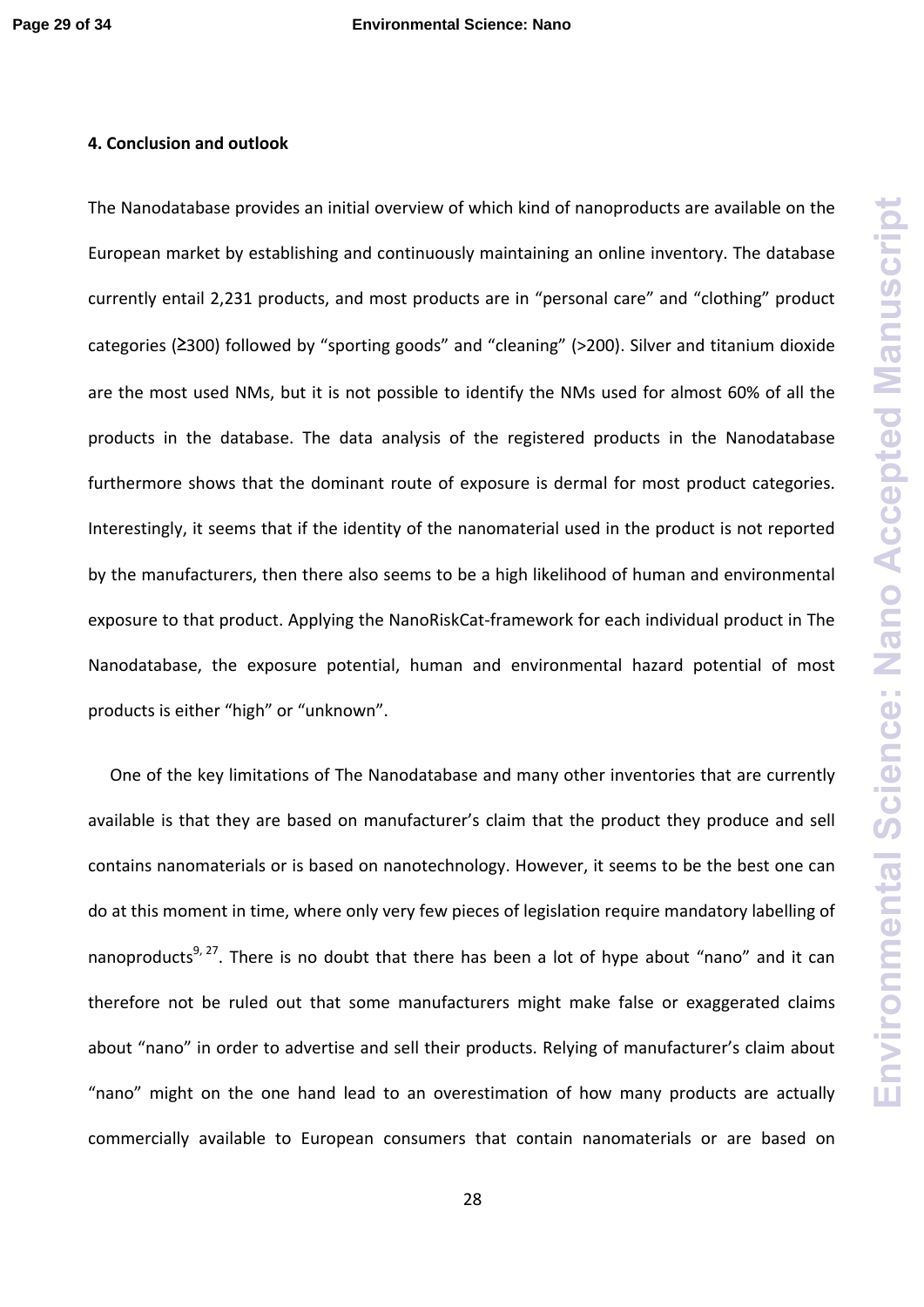nanotechnology. On the other hand it might also lead to an underestimation in the light of the lack of claims and reporting in relation to, for instance, the application of nanomaterials in food. A lot of research is currently underway in order to enable independent identification, determination and verification of nanomaterials in a given material sample or product, but this research is explorative at the moment, limited to a small set of products (e.g. sunscreens) and often requires the use of a multitude of different characterization methods. Hopefully in the near future analytical techniques will be able to provide us with methods to investigate whether the certain substance is in the sample and verify the identity of the nanomaterial used, as well as quantify the content of the substance found in the sample. Ideally, the latter should provide information on nanomaterial content both by mass and number of particles, and specify the physical form and size of the particles present in the product<sup>25</sup>.

To address the limitations of The Nanodatabase that currently hampers a full overview of what is actually available to European consumers, we recommend that it is made mandatory to disclose and report the use of any nanomaterials in a consumer product and make it illegal to advertise and market the products as "nano" when they do not contain nanomaterials. We also recommend that efforts should be initiated to further promote research and development related to the establishment of a set of methods to determine the presence of nanomaterials in a wide variety of categories of consumer products. Finally, we recommend that comprehensible consumer exposure assessment is preformed and required from manufacturer before the product goes on the market.

29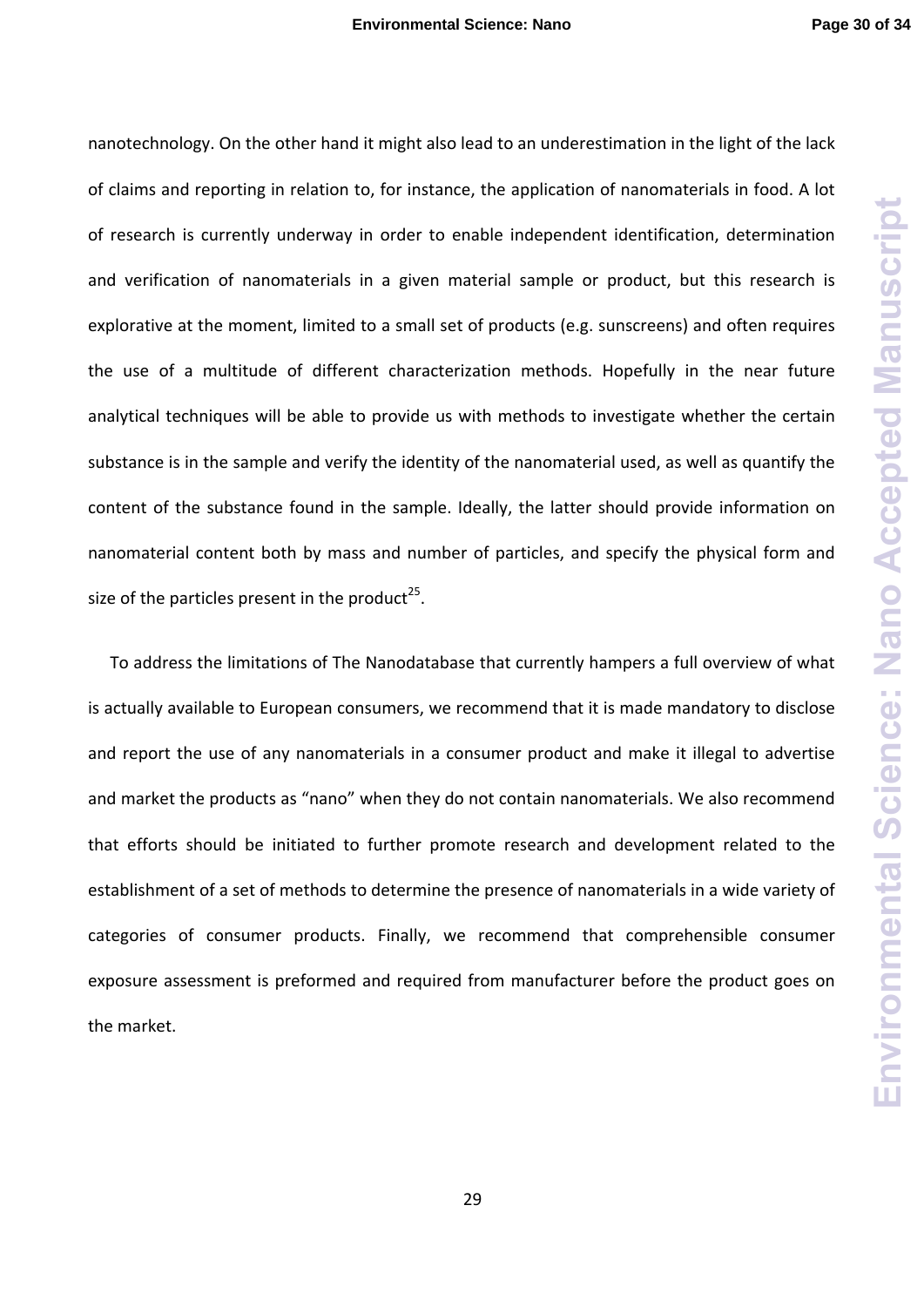# **Acknowledgement**

This work is part of the project ENVNANO (Environmental Effects and Risk Evaluation of Engineered Nanoparticles) supported by the European Research Council (grant no. 281579). This project has furthermore received funding from the European Union's Seventh Framework Programme [FP7/2007‐2013] under EC‐GA No. 604305 'SUN'.

# **5. List of references**

- 1. Updates. Project of Emerging Nanotechnologies, http://www.nanotechproject.org/cpi/about/updates/ (accessed October 2015).
- 2. M. E. Vance, T. Kuiken, E.P. Vejerano, S.P. McGinnis, M. F., Jr. Hochella, D. Rejeski and M. S. Hull. *Beilstein Journal of Nanotechnology*, 2015, 6, 1769‐1780.
- 3. Nanoproduktdatenbank,

http://www.bund.net/nc/themen\_und\_projekte/nanotechnologie/nanoproduktdatenbank /produktsuche/ (accessed August 2015).

- 4. List of Nanotech, http://www.beuc.eu/publications/2013-00141-01-e.xls (accessed August 2015).
- 5. 'Anomalies' in notifications behind nanomaterials inventory delay Cosmetics industry confused by different national rules, lack of test methods,

https://chemicalwatch.com/23044/anomalies-in-notifications-behind-nanomaterialsinventory-delay?q=nano%2C%20inventory (accessed August 2015).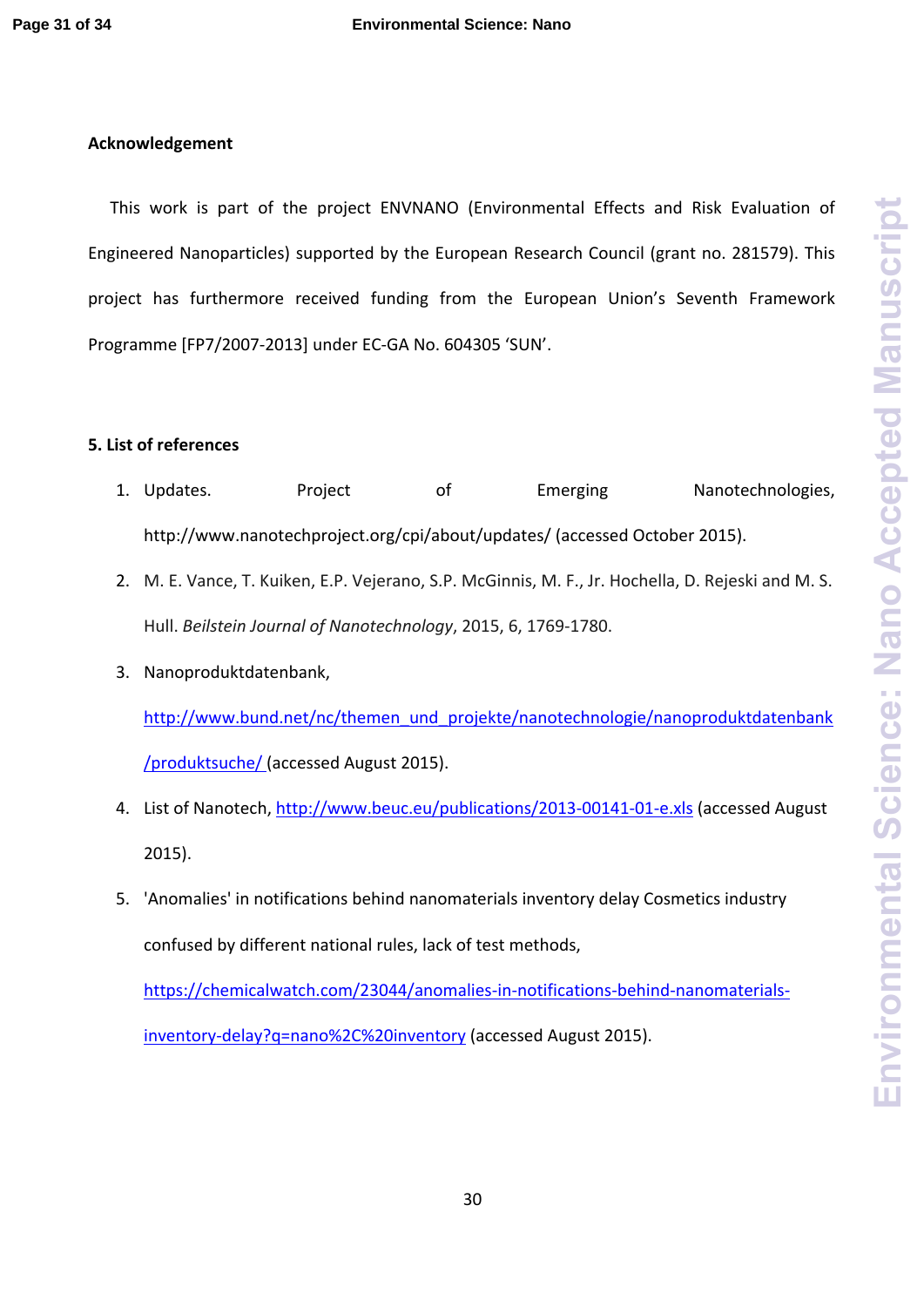- 6. EU nanomaterials register looks unlikely Not a good way to provide information to consumers, EU Commission says, https://chemicalwatch.com/22241/eu‐nanomaterials‐ register‐looks‐unlikely?q=nano%2C%20unlikely, (accessed August 2015).
- 7. BIPRO and RPA, *Study to Assess the Impact of Possible Legislation to Increase Transparency on Nanomaterials on the Market*, DG Enterprise and Industry, European Commission, Brussels, 2014.
- 8. The Nanodatabase, www.nanodb.dk (accessed October 2015).
- 9. K. Aschberger, H. Rauscher, H. Crutzen, K. Rasmussen, F.M. Christensen, B. Sokull‐Klüttgen and H. Stamm. *Considerations on information needs for nanomaterials in consumer products*, European Commission Joint Research Centre Institute for Health and Consumer Protection, Brussels, 2014.
- 10. Consumer Product Inventory. Project of Emerging Nanotechnologies,

http://www.nanotechproject.org/cpi/ (accessed August 2015).

- 11. S.W.P. Wijnhoven, A.G. Oomen, A.J.A.M. Sips, F.C. Bourgeois, G.J.P.M. te Dorsthorst, M.W. Kooi and M.I.Bakker. *Development of an inventory for consumer products containing nanomaterials. Final Report 070307/2010/580587/SER/D3*. European Commission, Brussels, 2010.
- 12. Nanotechnology in Food, http://salsa3.salsalabs.com/o/1881/p/salsa/web/common/public/content?content\_item KEY=14112 (accessed October 2015).
- 13. BUND veröffentlicht Datenbank mit über 200 Nano‐Produkten, http://www.bund.net/nc/presse/pressemitteilungen/detail/zurueck/pressemitteilungen/a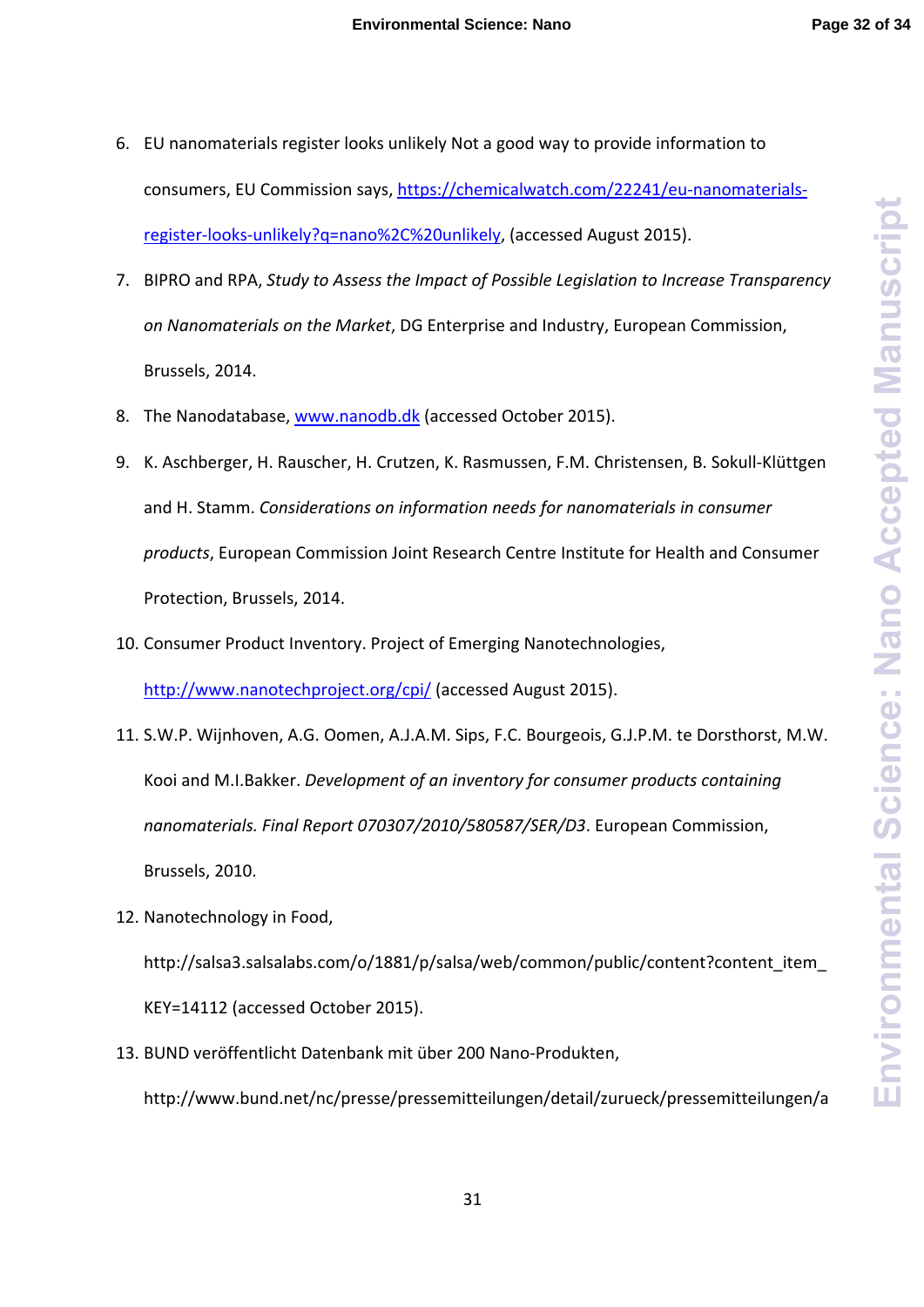rtikel/bund‐veroeffentlicht‐datenbank‐mit‐ueber‐200‐nano‐produkten/ (accessed October 2015).

- 14. Denmark launches consumer product register for nano, https://chemicalwatch‐ com.globalproxy.cvt.dk/20265/denmark‐launches‐consumer‐product‐register‐for‐ nano?q=Belgium%20notifies%20EU%20Commission%20of%20nano%20register%20plan; https://www.retsinformation.dk/Forms/R0710.aspx?id=163367 (accessed October 2015).
- 15. Belgium notifies EU Commission of nano register plan, https://chemicalwatch‐ com.globalproxy.cvt.dk/15632/belgium‐notifies‐eu‐commission‐of‐nano‐register‐ plan?q=Belgium%20notifies%20EU%20Commission%20of%20nano%20register%20plan (accessed October 2015).
- 16. Belgium to implement nanomaterials register in 2016, https://chemicalwatch‐ com.globalproxy.cvt.dk/15632/belgium‐notifies‐eu‐commission‐of‐nano‐register‐ plan?q=Belgium%20notifies%20EU%20Commission%20of%20nano%20register%20plan (accessed October 2015)
- 17. French nanomaterials register receives 3,400 declarations, https://chemicalwatch‐ com.globalproxy.cvt.dk/17530/french‐nanomaterials‐register‐receives‐3400‐ declarations?q=French%20register (accessed October 2015)
- 18. S.F. Hansen, B.H. Larsen, S.I. Olsen, A. Baun. *Nanotoxicology* 2007, 1, 243‐250.
- 19. S.F. Hansen, E. Michelson, A. Kamper, P. Borling, F. Stuer‐Lauridsen, A. Baun. *Ecotoxicology* 2008, 17: 438‐447.
- 20. L. Heggelund, S.F. Hansen, T. Astrup, A. Boldrin, unpublished work
- 21. S.F. Hansen, K.A. Jensen, A. Baun. *Journal of Nanoparticle Research* 2014, 16(1): 2195 DOI 10.1007/s11051‐013‐2195‐z